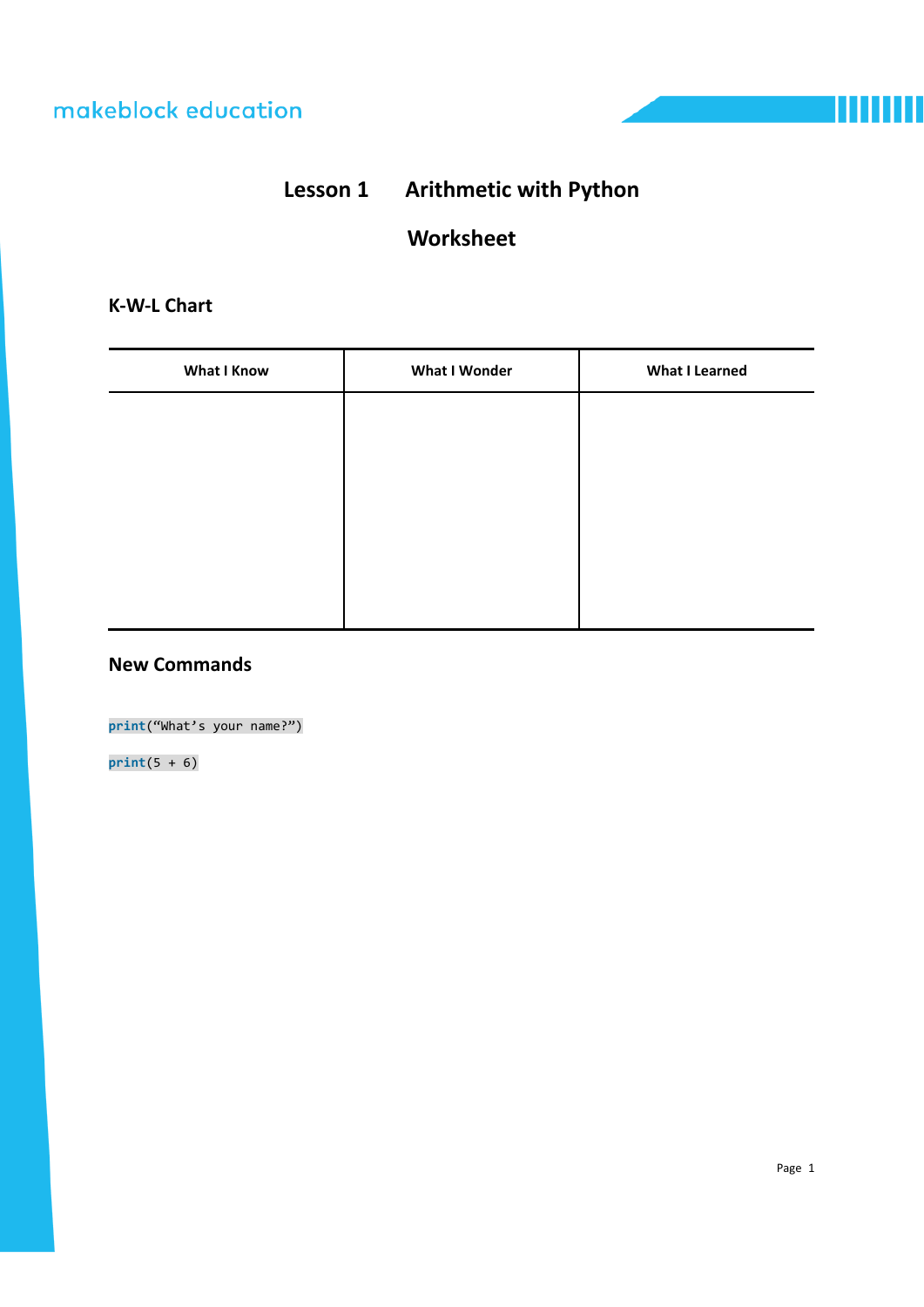

### **Procedures**

**Task 1:** Translate the mathematical expressions below into Python code. Use Python to calculate the results.

| Example           | Symbol         | Name           | <b>Python Representation</b> |
|-------------------|----------------|----------------|------------------------------|
| $5 + 6 = 11$      | $\ddot{}$      | Addition       | $\ddot{}$                    |
| $11 - 5 = 6$      |                | Subtraction    |                              |
| $5 \times 2 = 10$ | $\pmb{\times}$ | Multiplication | $\ast$                       |
| $10 \div 5 = 2$   | ÷              | Division       |                              |
| $5^2 = 25$        | $x^n$          | Exponentiation | $***$                        |
| 11 mod $5 = 1$    |                | Modulo         | %                            |

**Task 2:** Calculate the results of the mathematical expressions below:

 $181 + 125 + 669 = ?$  $2160 - 439 - 57 = ?$  $79 \times 21 \times 3 \times 108 = ?$  $40257 \div 1917 = ?$  $156<sup>4</sup> = ?$ 40257 modulo 41 = ?

**Task 3:** Suppose your current computing skill level is 100. If you spend 1 hour per day in practising Python,

your skill level will increase by 1% per day.

Create Python code to calculate the level of your computing skills if you keep doing this for 7 days. What will happen then after 180 days (and 365 days)?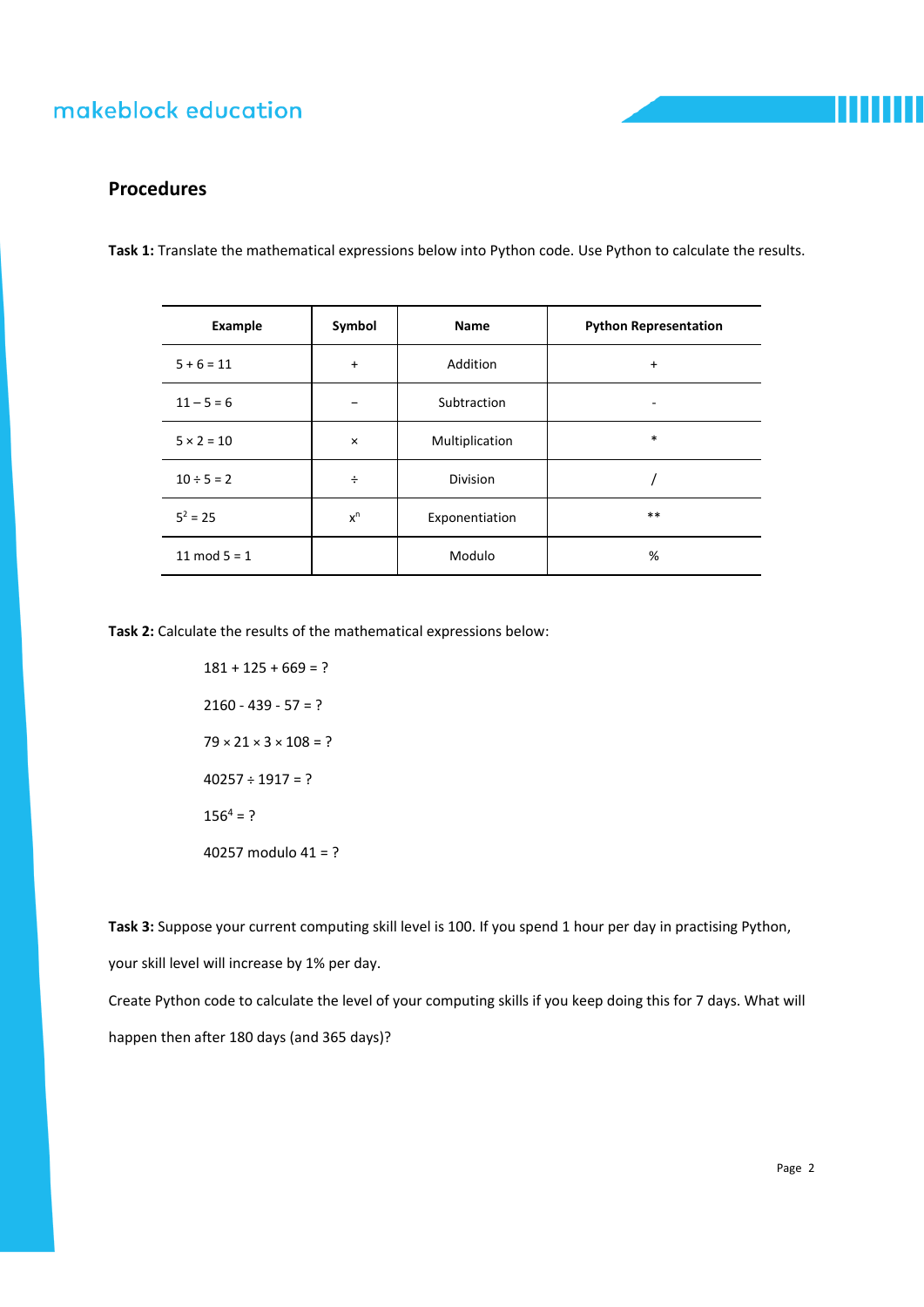# **Lesson 2 Text and Numbers in Python**

## **Worksheet**

### **K‐W‐L Chart**

| <b>What I Know</b> | <b>What I Wonder</b> | <b>What I Learned</b> |
|--------------------|----------------------|-----------------------|
|                    |                      |                       |
|                    |                      |                       |
|                    |                      |                       |
|                    |                      |                       |
|                    |                      |                       |
|                    |                      |                       |

### **New Commands**

**print**(**type**("What's your name?"))

**print**(**type**(5 + 6))

**print**(**type**(40257 / 1917))

**input**("What's your name? Your answer: ")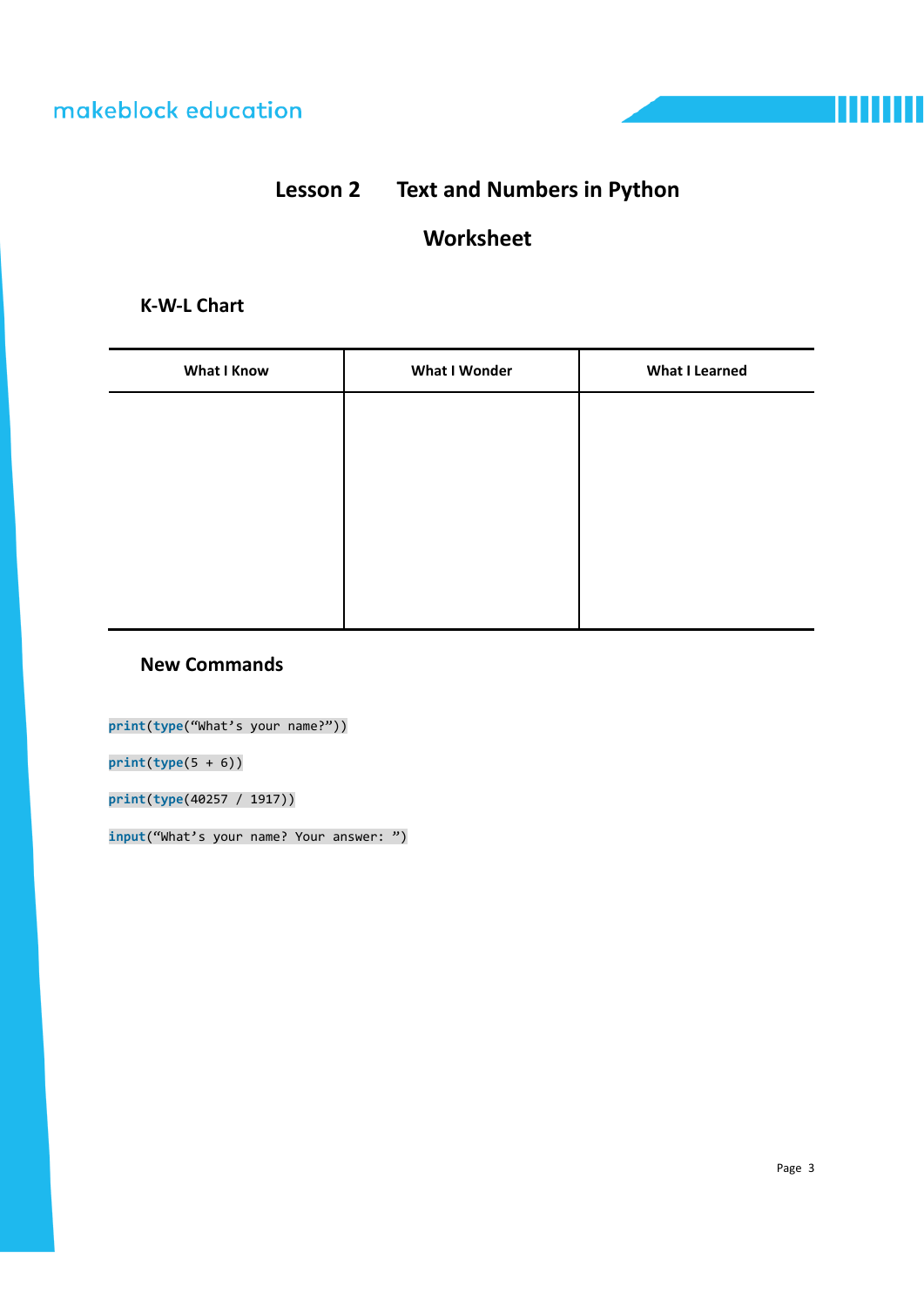

### **Procedures**

**Task 1:** Calculate the expressions below and determine the type of data of the results:

 $100000 + 365.12 = ?$  $1989.12 - 917.8 = ?$  $36.6 \times 50.1 = ?$  $100.25 \times 40 = ?$  $3.3^{10} = ?$  $2501 \text{ mod } 2.5 = ?$ 

**Task 2:** Read the script below and identify a new function:

- 1. **print**(type(input("What's your name? Your answer: ")))
- 2. **print**(type(input("How old are you? Your answer: ")))
- 3. **print**(type(input("How tall are you? Your answer:(metre) ")))

**Task 3:** Modify the script below and convert the data types of the input information:

- 1. **print**(type(input("Your school's postcode: ")))
- 2. **print**(type(input("Your school's name: ")))
- 3. **print**(type(input("Street/Block number nearby: ")))
- 4. **print**(type(input("Your body temperature:(°C) ")))
- 5. **print**(type(input("Today's temperature:(°C) ")))
- 6. **print**(type(input("Your lucky number: ")))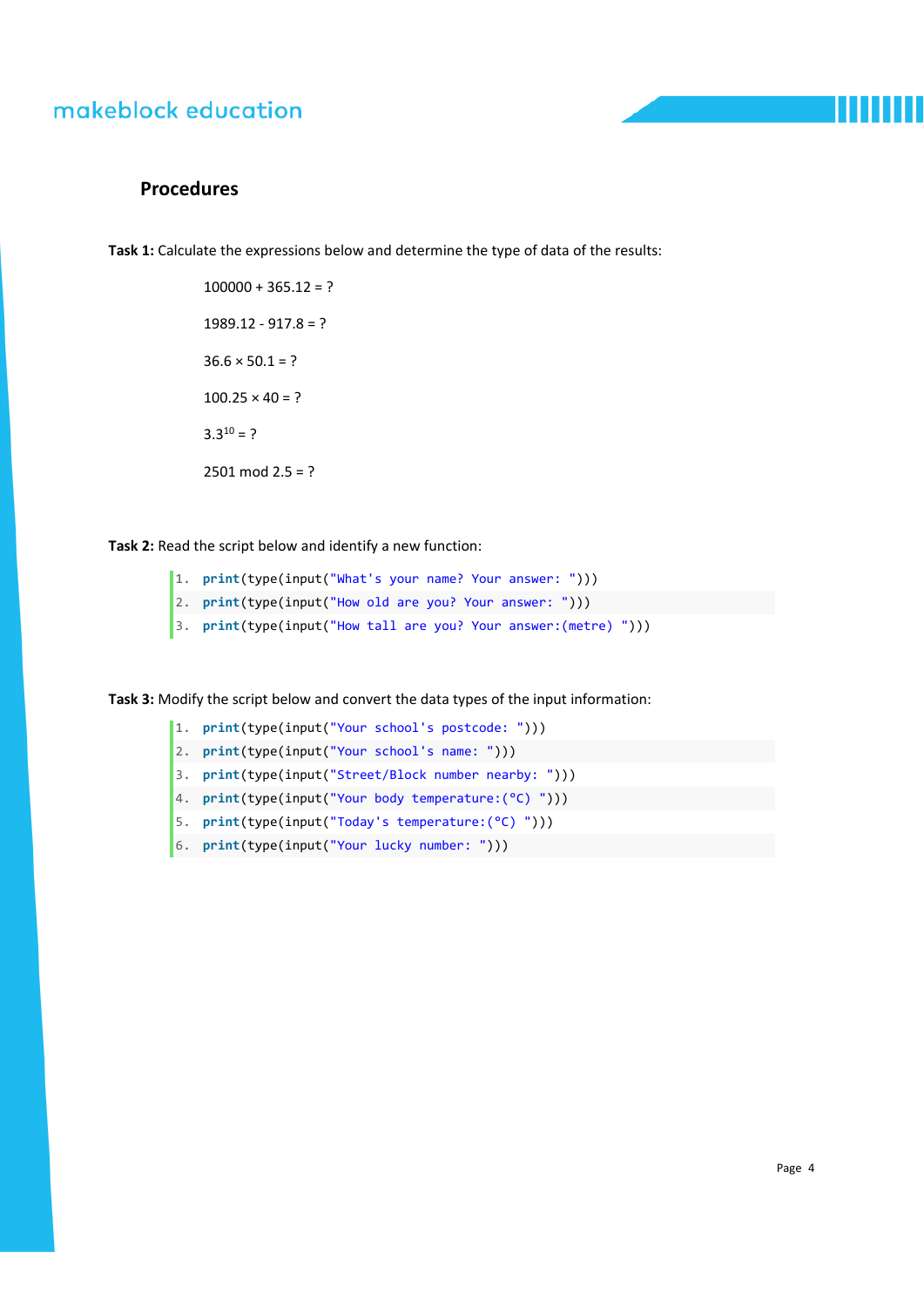



# **Worksheet**

### **K‐W‐L Chart**

| <b>What I Know</b> | <b>What I Wonder</b> | <b>What I Learned</b> |
|--------------------|----------------------|-----------------------|
|                    |                      |                       |
|                    |                      |                       |
|                    |                      |                       |
|                    |                      |                       |
|                    |                      |                       |
|                    |                      |                       |

### **New Commands**

 $my\_var = 1$ 

my\_var = my\_var + 1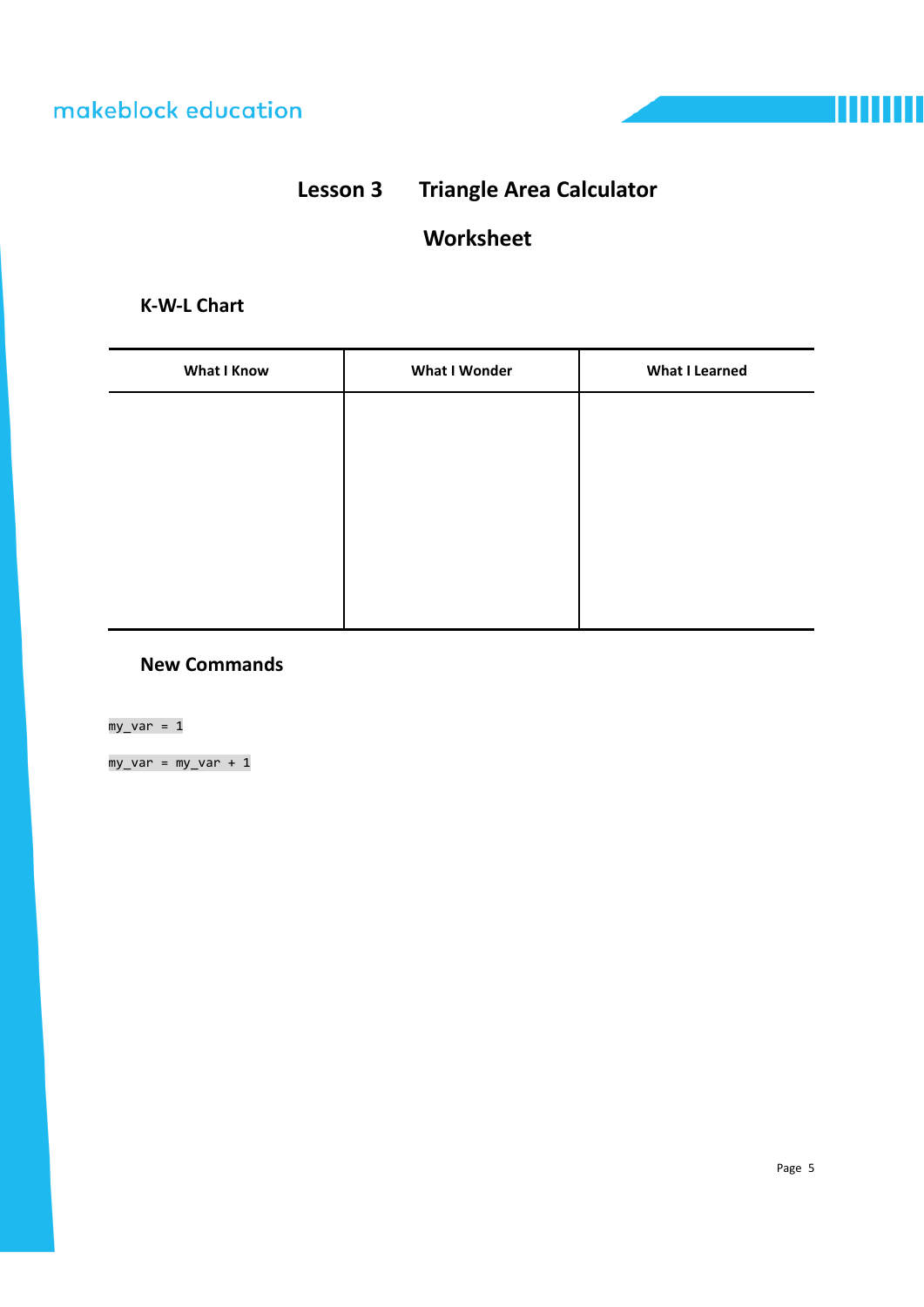#### **Procedures**

**Step 1 Use** 

Read and run the program.

1. **print**("Triangle Area Calculator") 2. 3. a = float(input("Value of side a:(centimetre) ")) 4. b = float(input("Value of base b:(centimetre) ")) 5. c = float(input("Value of side c:(centimetre) ")) 6. 7.  $s = (a + b + c) / 2$ 8. 9. area =  $(s * (s-a) * (s-b) * (s-c)) ** 0.5$ 10. 11. **print**("The area of this triangle is", area, "square centimetres.")

#### **Questions:**

- Why is **'float()'** used together with **'input()'**?
- How can the program remember the values of three sides of a triangle?
- How to calculate the semi-perimeter by using Python?
- How to calculate the area by using Python?
- Look at **Line 11**. Do you notice anything different?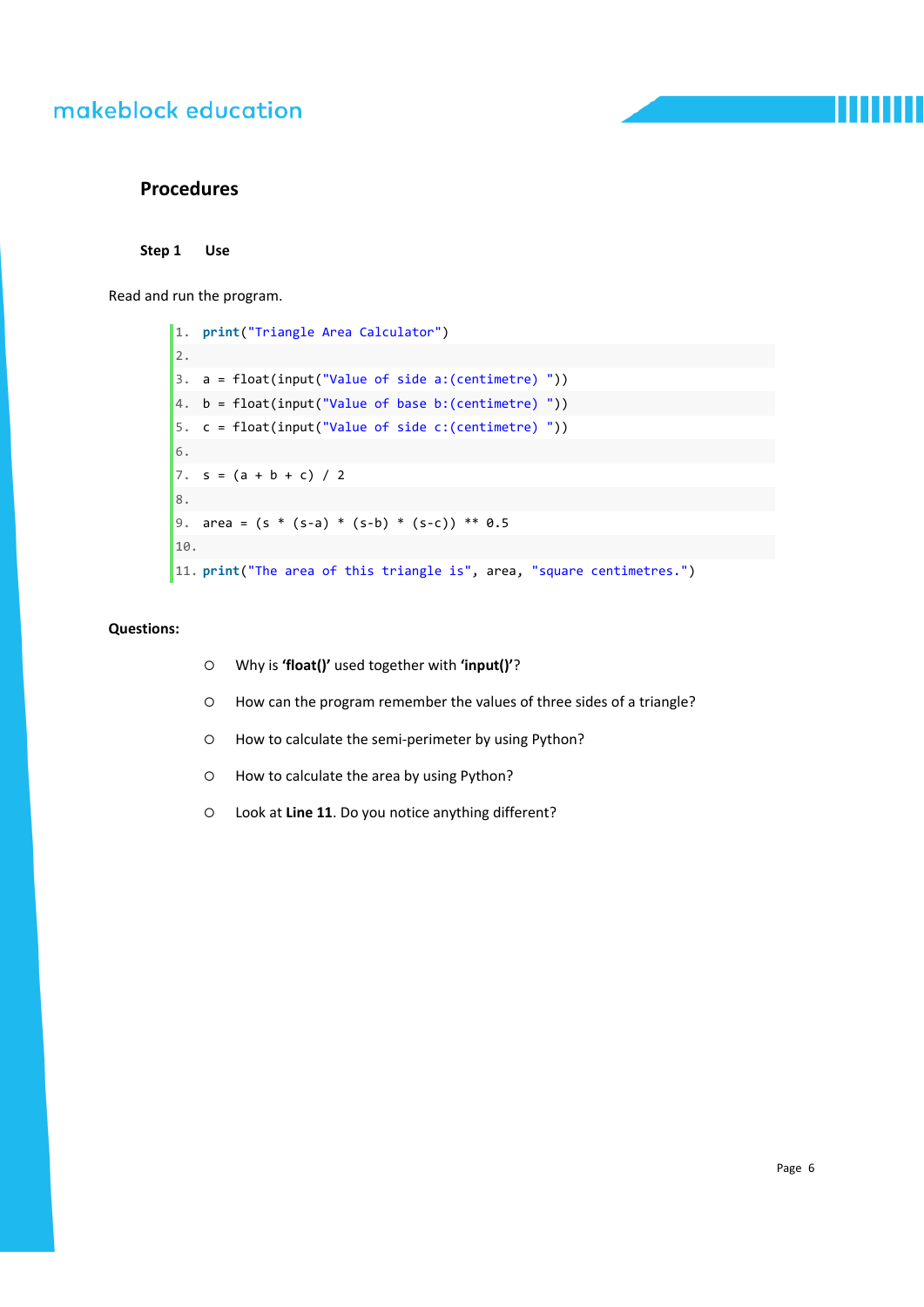

#### **Step 2 Modify**

**Task 1:** Create another Triangle Area Calculator that calculates the area of a triangle with the given base and height.

**Task 2:** Based on the program for Triangle Area Calculator, create a Triangular Prism Volume Calculator.



**Task 3:** Create an application to calculate the capacity of a milk carton. Remember, you need to use the unit of measurement for liquids.

#### **Step 3 Create**

Create a calculator application that can calculate the perimeter and area of a plane shape or the volume of a solid shape, for instance a prism or prism‐like figure.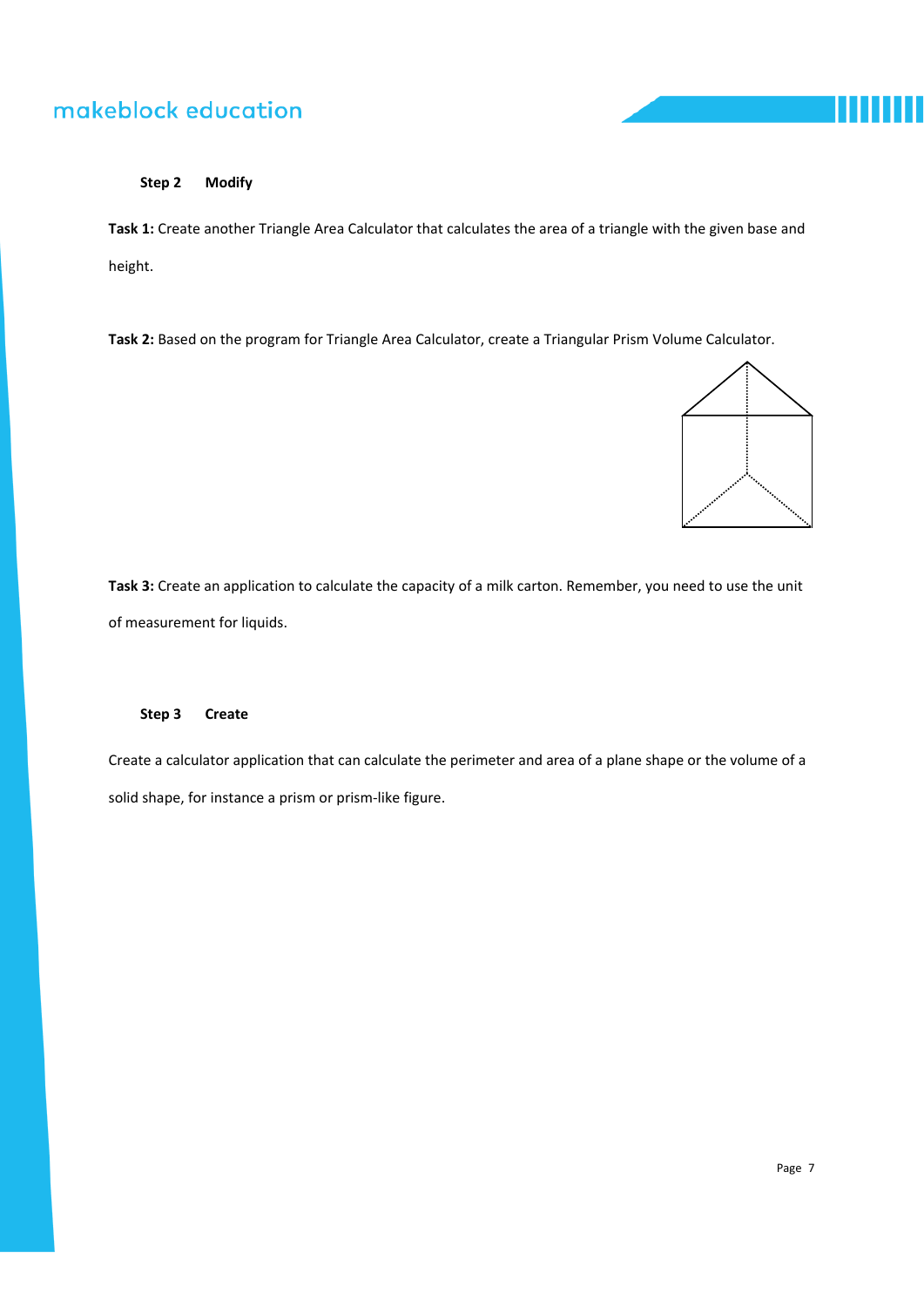

# **Worksheet**

## **K‐W‐L Chart**

| <b>What I Know</b> | <b>What I Wonder</b> | <b>What I Learned</b> |
|--------------------|----------------------|-----------------------|
|                    |                      |                       |
|                    |                      |                       |
|                    |                      |                       |
|                    |                      |                       |
|                    |                      |                       |
|                    |                      |                       |

### **New Commands**

**if** BMI >= 30.0:

**if** BMI >= 18.5 **and** BMI <= 24.9: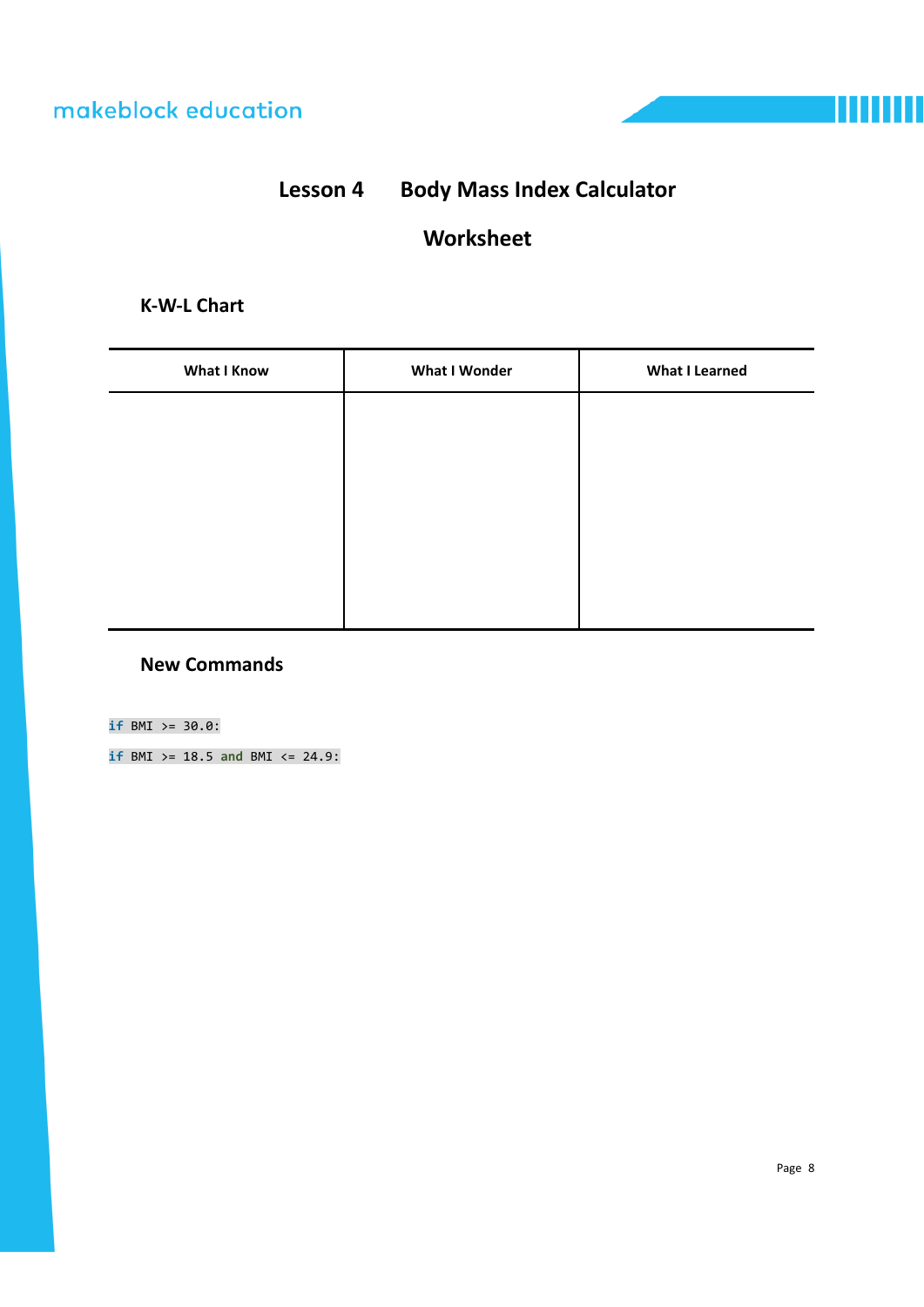## **Procedures**

| <b>BMI</b>              | Level                 | <b>Meaning</b>                                                                  |  |
|-------------------------|-----------------------|---------------------------------------------------------------------------------|--|
| <b>Below 18.5</b>       | Underweight           | Being underweight may lead to a weakened immune<br>system and feeling tired.    |  |
| $18.5 - 24.9$           | <b>Healthy Weight</b> | You have a healthy weight for your height.                                      |  |
| $25.0 - 29.9$           | Overweight            | You are heavier than is healthy for someone of your                             |  |
| Obese<br>30.0 and Above |                       | height. Try to lose weight by keeping a balanced diet<br>and physical activity. |  |

#### **BMI Healthy Weight (Adults)**

**Source:** UK NHS, US CDC

mm

| Name                        | Height (m) | Weight (kg) | <b>BMI</b> | <b>Weight Status</b> |
|-----------------------------|------------|-------------|------------|----------------------|
| (Your Name)                 |            |             |            |                      |
| Ai Fukuhara                 | 1.55       | 48          |            |                      |
| Angelina Jolie              | 1.69       | 54          |            |                      |
| Arnold Schwarzenegger       | 1.88       | 113         |            |                      |
| <b>Benedict Cumberbatch</b> | 1.83       | 79          |            |                      |
| Jackie Chan                 | 1.70       | 65          |            |                      |
| Kobe Bryant                 | 1.98       | 96          |            |                      |
| Małgorzata Dydek            | 2.18       | 101         |            |                      |
| Maya Plisetskaya            | 1.77       | 59          |            |                      |
| Sarah Hyland                | 1.57       | 45          |            |                      |
| Serena Williams             | 1.75       | 70          |            |                      |
| Tom Cruise                  | 1.70       | 77          |            |                      |
| Yao Ming                    | 2.29       | 141         |            |                      |
| Zoe                         | 1.70       | 72          |            |                      |

#### **Calculate the BMI**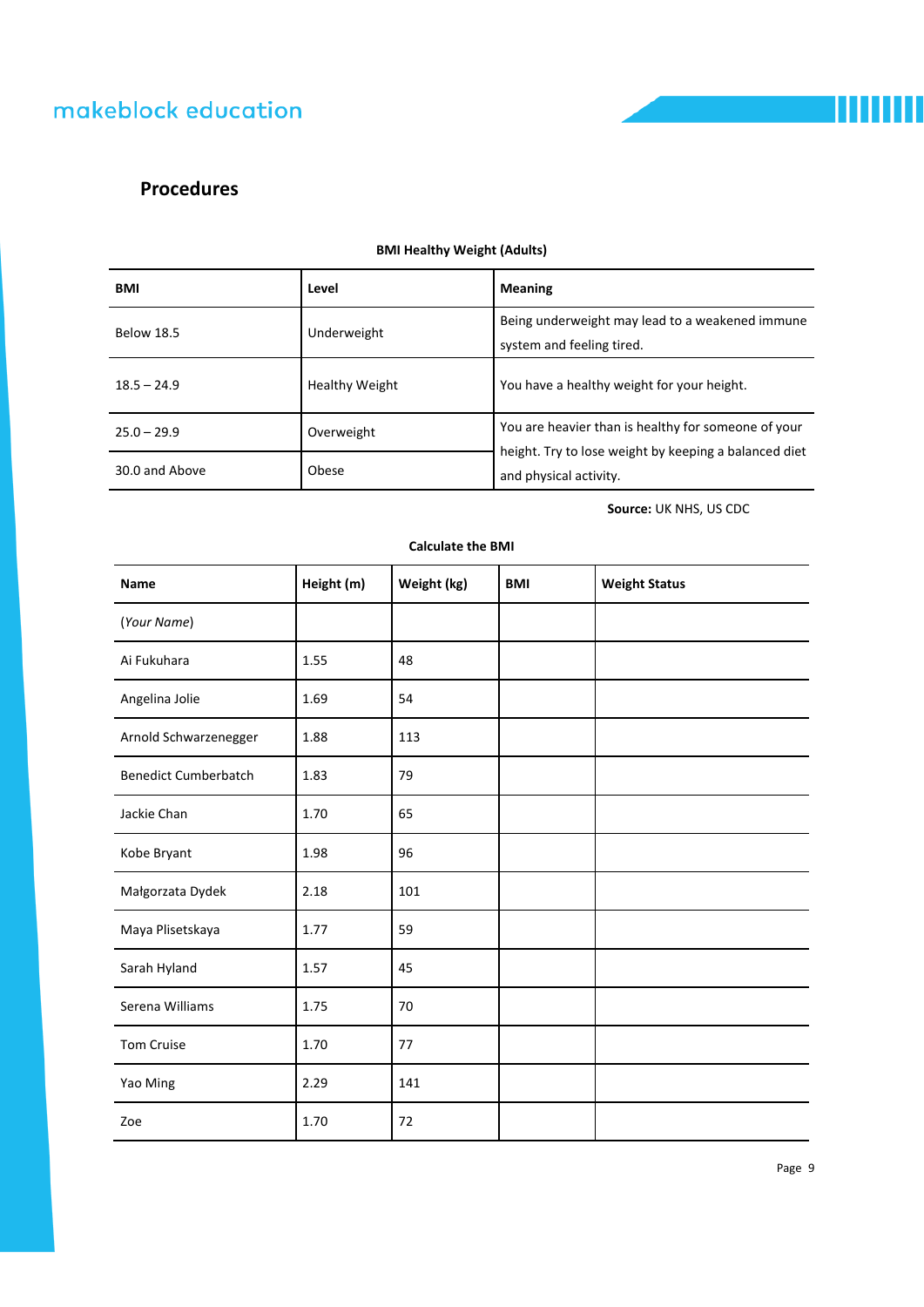**Step 1 Predict** 

Read the program.

```
1. print("BMI Calculator")    
2.         
3. height = float(input("Height:(metre) "))    
4. weight = float(input("Weight:(kilogram) "))    
5.         
6. BMI = weight / (height ** 2)
7. print(BMI)    
8.   
9. if BMI >= 30.0:  
10.     print("Obese")    
11.   
12. if BMI >= 25.0 and BMI <= 29.9:  
13.     print("Overweight")   
14.    
15. if BMI >= 18.5 and BMI <= 24.9:  
16.     print("Healthy Weight")    
17.   
18. if BMI < 18.5:     
19.     print("Underweight")
```
#### **Step 2 Run**

Run the program.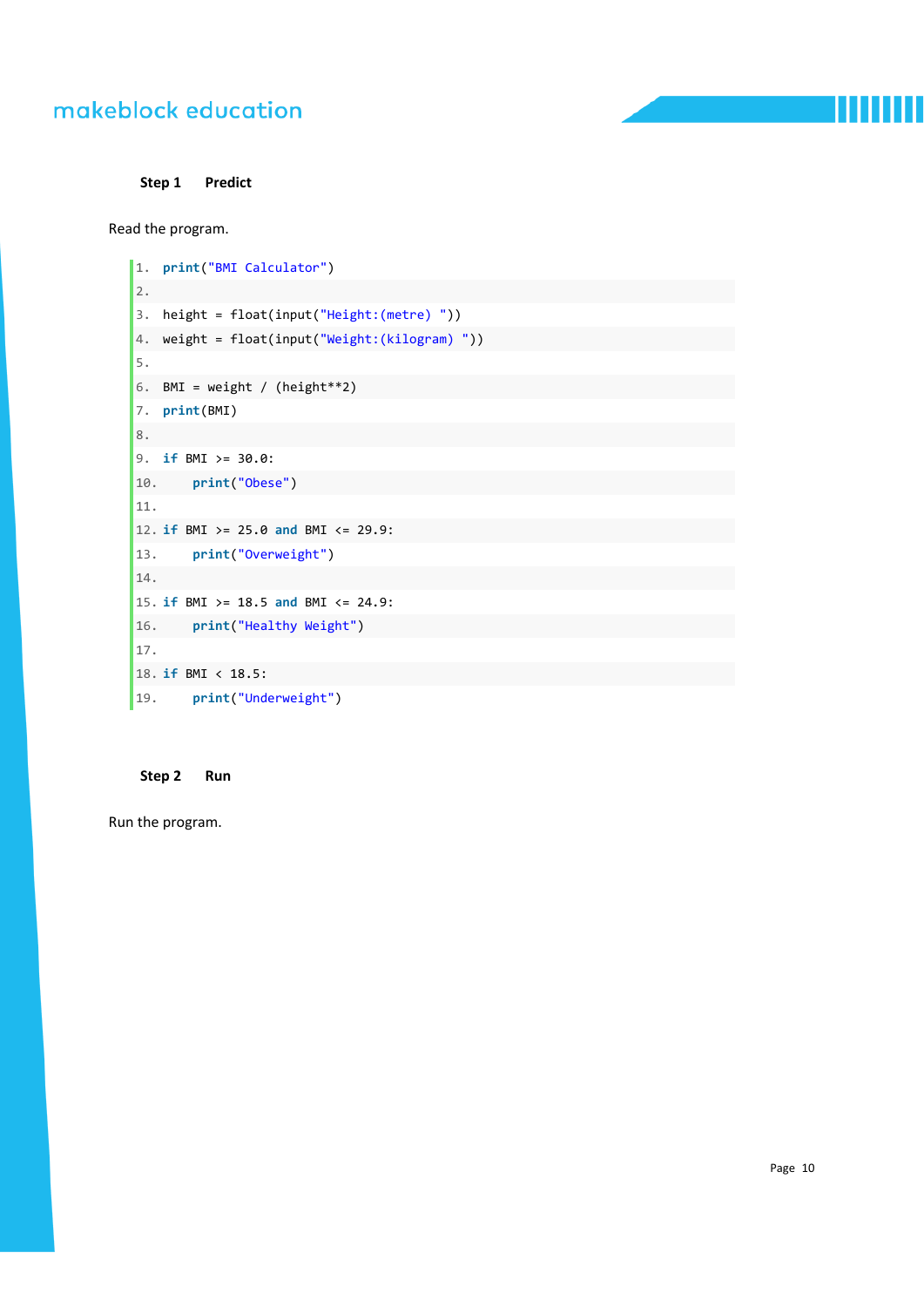#### **Step 3 Investigate**

**Task 1:** Comment on the code. Briefly explain the function.

**Task 2:** Investigate the conditions of the statements. Why does the program use the '≥' and '≤' operators to define the lowest and/or highest values of a range?

**Task 3:** Investigate the indentation. Remove the leading whitespace before the

**print**("obese")/**print**("overweight")/**print**("healthy weight")/**print**("underweight"). Run the program and see what happens. Does the program still work?

**Task 4:** Calculate Zoe's BMI and output her weight status. Could the program decide Zoe's weight status? Why or why not?

#### **Step 4 Modify and Make**

Create a BMI Calculator for children and teenagers.

#### **References:**

**The BMI Calculator created by the UK's NHS:** https://www.nhs.uk/live‐well/healthy‐weight/bmi‐calculator **The BMI Calculator created by the US's CDC: For children and teenagers:** https://www.cdc.gov/healthyweight/bmi/calculator.html

**For adults:**

https://www.cdc.gov/healthyweight/assessing/bmi/adult\_BMI/english\_bmi\_calculator/bmi\_calculator.html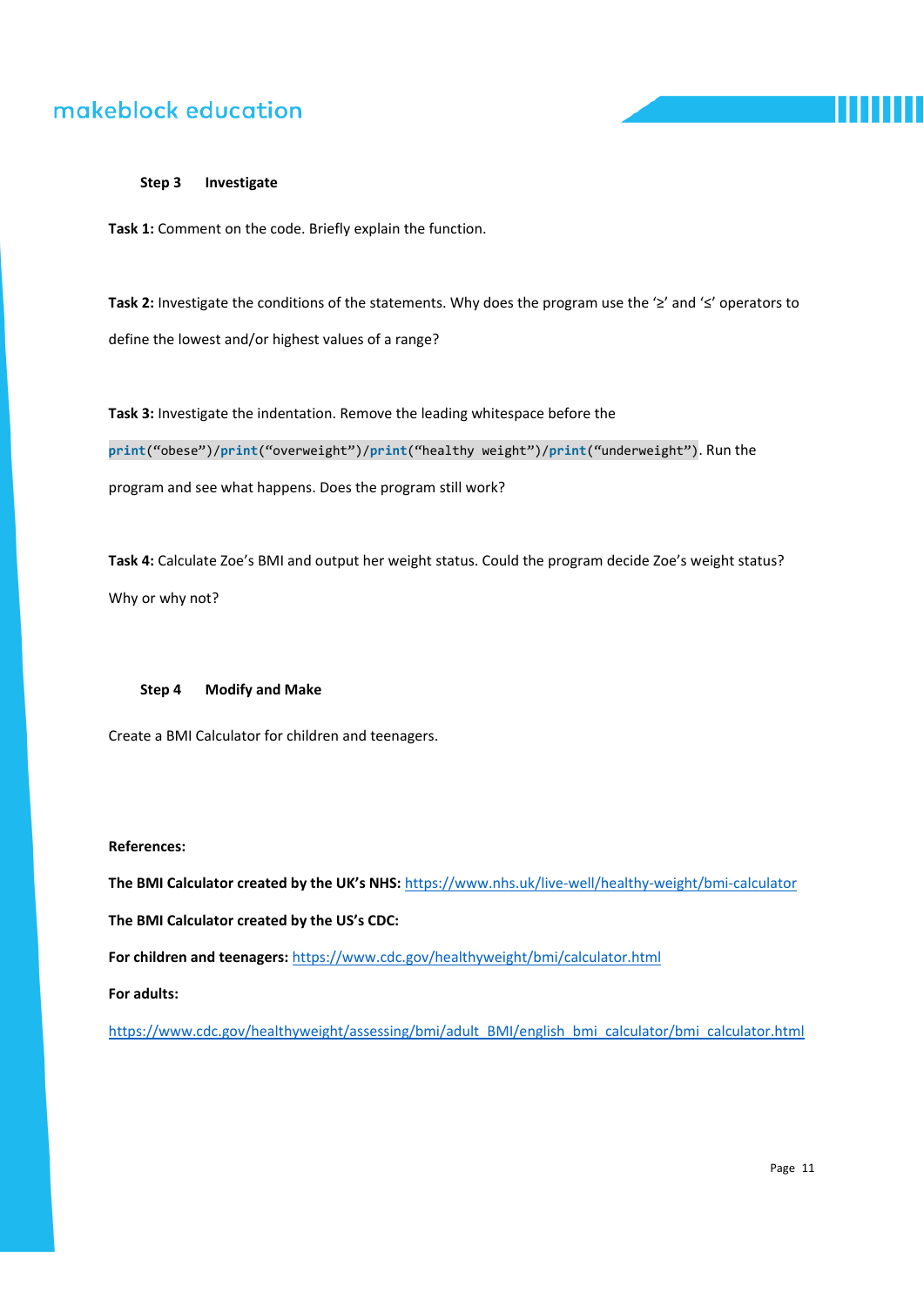# **Lesson 5 Buy Low, Sell High**

# **Worksheet**

## **K‐W‐L Chart**

| <b>What I Know</b> | <b>What I Wonder</b> | <b>What I Learned</b> |
|--------------------|----------------------|-----------------------|
|                    |                      |                       |
|                    |                      |                       |
|                    |                      |                       |
|                    |                      |                       |
|                    |                      |                       |
|                    |                      |                       |

#### **New Commands**

**import** random

**random.randint**(start, end, step)

**elif** <…>:

**else**: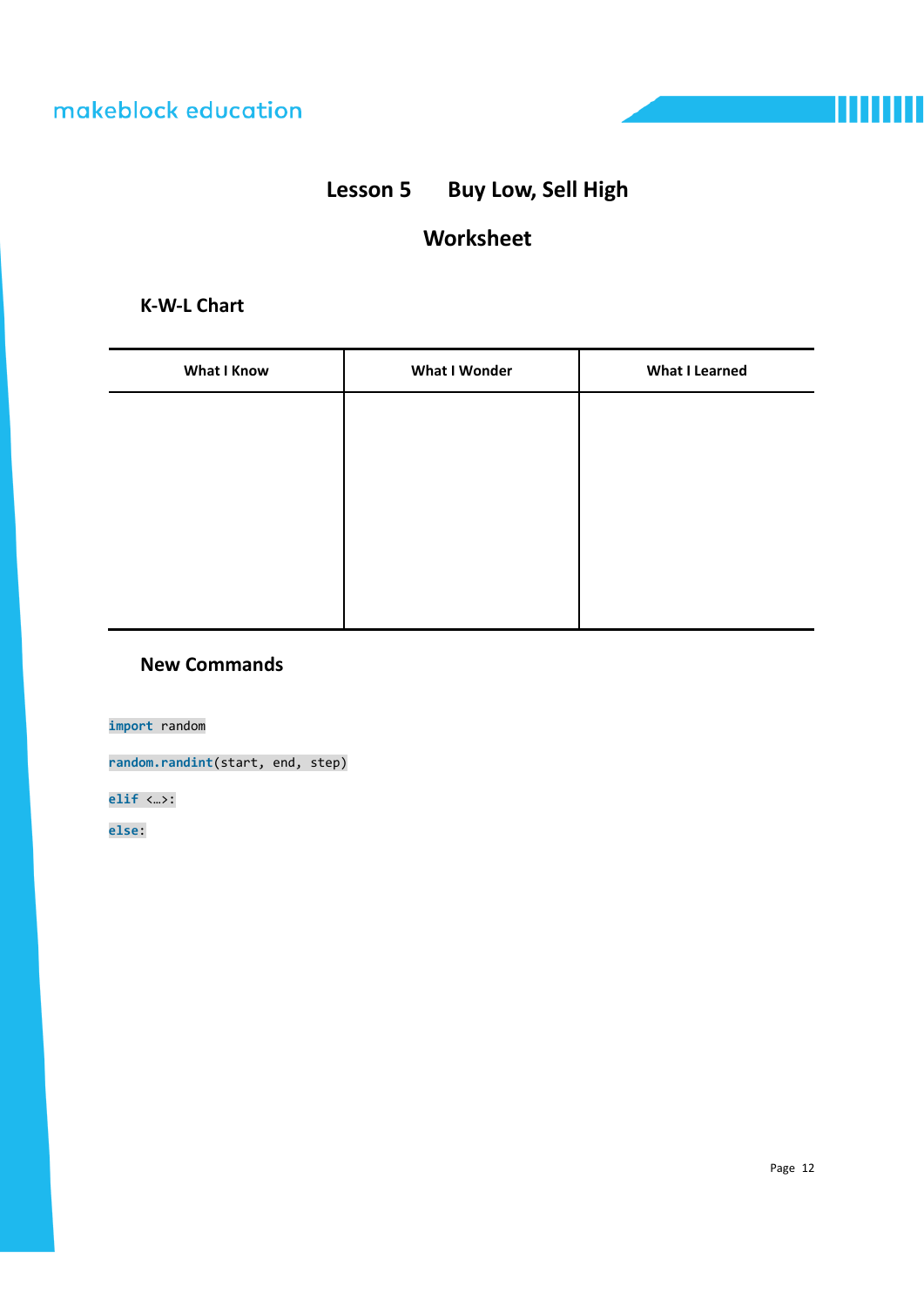#### **Procedures**

#### **Step 1 Predict**

Read the program.

```
1. import random  
2.   
3. price_a = random.randint(100, 200)4. print("The traded price now is", price_a)  
5.   
6. order = int(input("Your posted price: "))  
7.   
8. price b = random.randint(100, 200)
9. print("The traded price now is", price_b)  
10.   
11. if order > price_b:  
12.     print("Current price is lower than your posted price. Buy it.")  
13.   
14. elif order < price_b:  
15.     print("Current price is higher than your posted price. Sell it.")  
16.   
17. else:  
18.     print("No transaction.")
```
#### **Questions:**

- What is the control structure?
- What does **'import random'** mean?
- What are the values of the variable **'price\_a'** and **'price\_b'**?

#### **Step 2 Run**

Run the program.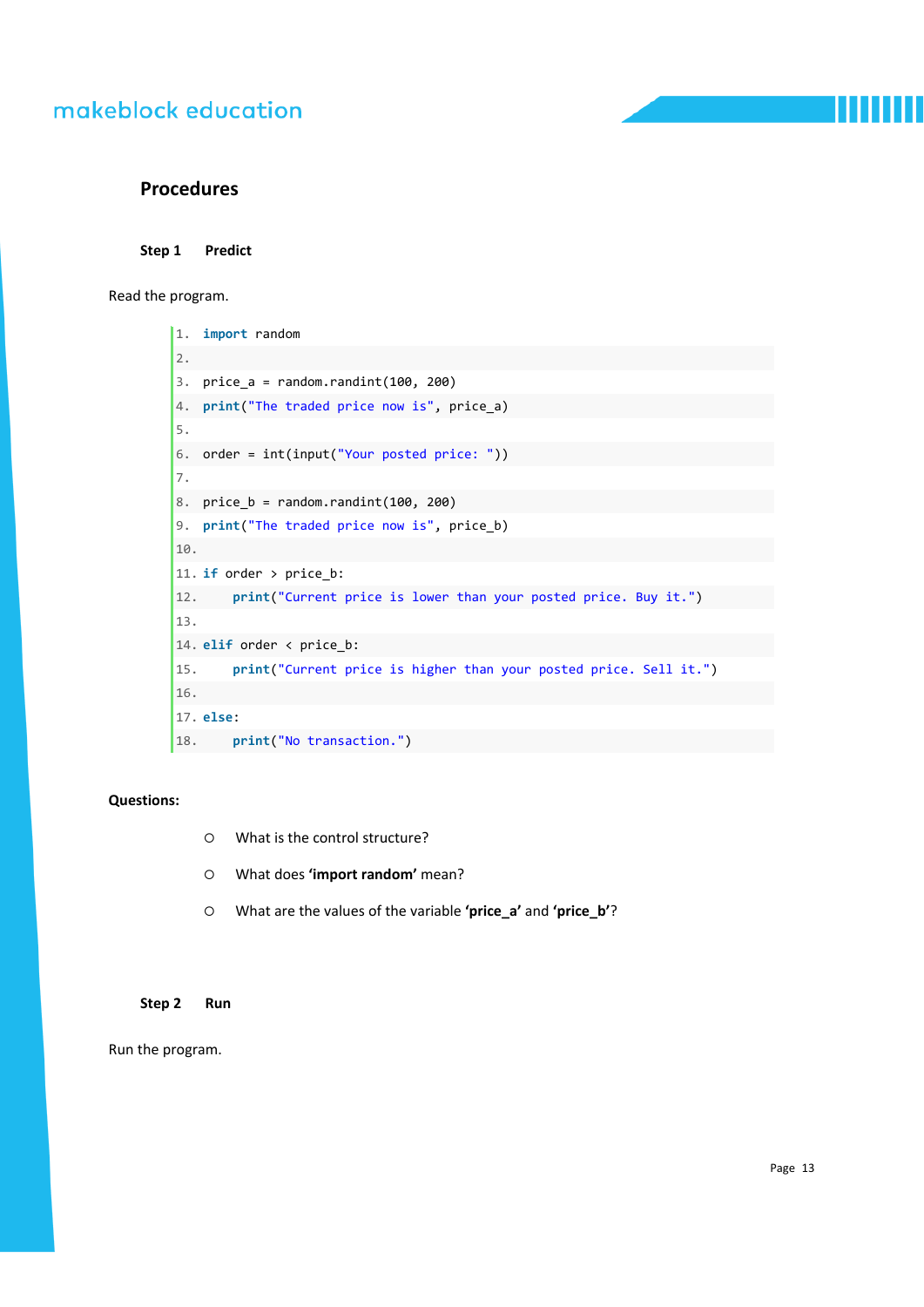п

#### **Step 3 Investigate**

**Task 1:** Comment on the code. Briefly explain the function.

**Task 2:** Investigate the conditions of the statements. How does the program compare the posted price with the traded price?

**Task 3:** What is the condition of **'else'**. Write down its condition.

**Step 4 Modify** 

**Task 4:** Use the **if** statements instead to rewrite the example program.

**Step 5 Make** 

Create a digital artefact with conditionals that helps with decision making.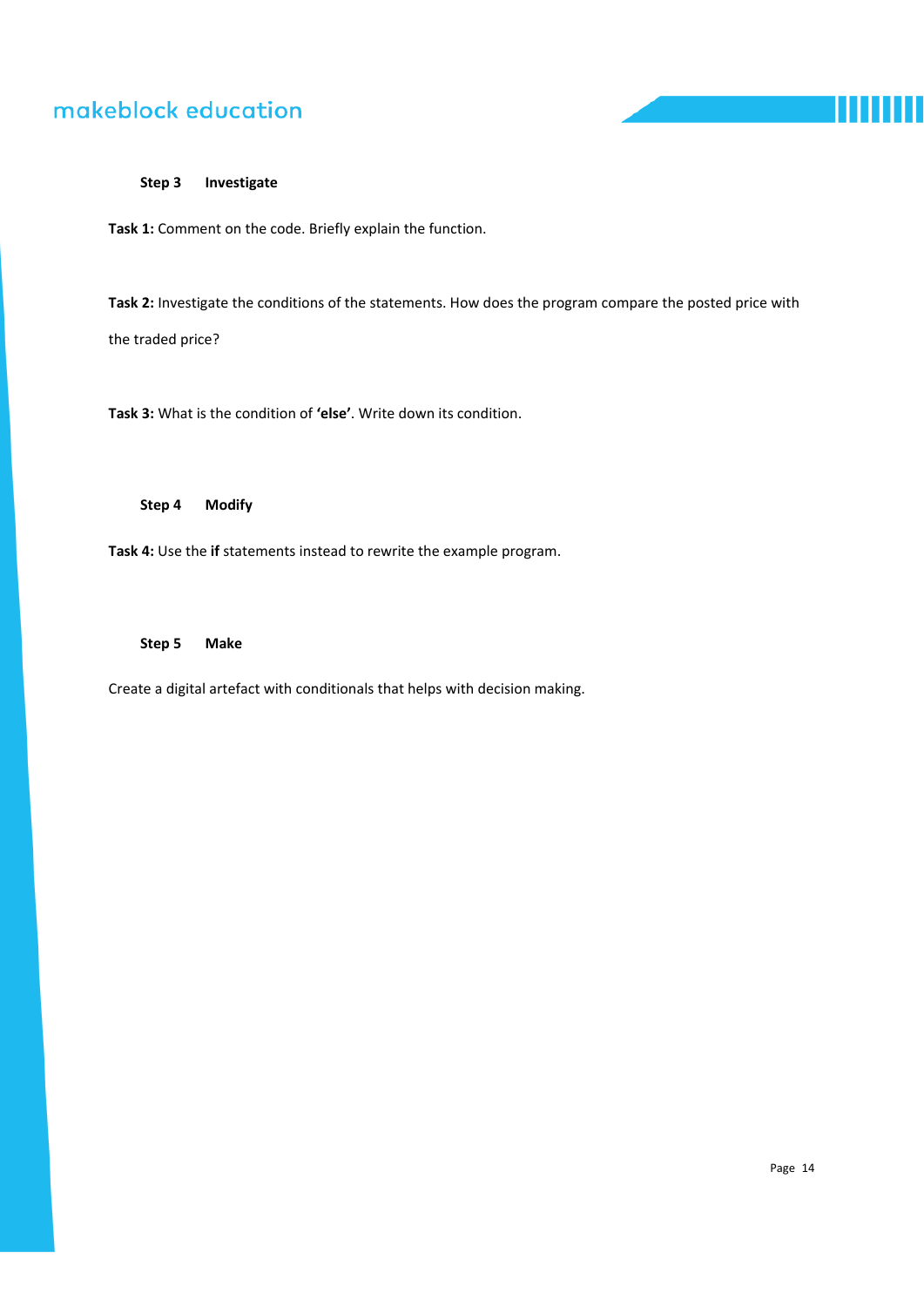

# **Lesson 6 Repay Loans**

# **Worksheet**

### **K‐W‐L Chart**

| <b>What I Know</b> | <b>What I Wonder</b> | <b>What I Learned</b> |
|--------------------|----------------------|-----------------------|
|                    |                      |                       |
|                    |                      |                       |
|                    |                      |                       |
|                    |                      |                       |
|                    |                      |                       |
|                    |                      |                       |

### **New Commands**

**for** i **in** range(start, end, step):

**round**()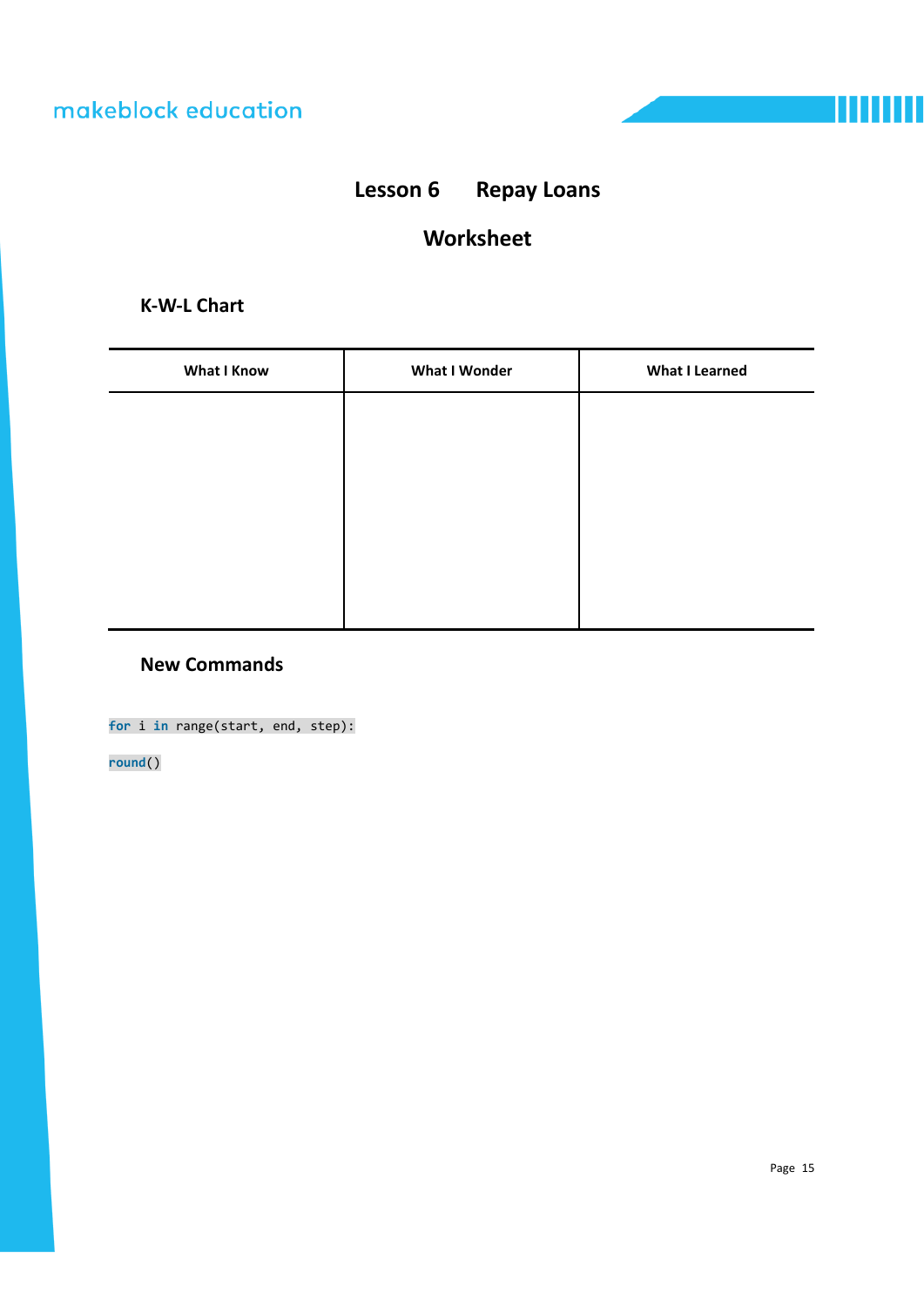#### **Procedures**

#### **Step 1 Predict**

Read the program.

```
1. print("Loan Payment Calculator: Even Principal Payments")    
2.   
3. loan = int(input("Lean Amount (GBP E):"))4. term = int(input("Number of Payments (months):"))5.     
6. print("The annual interest rate is 5.4%")    
7. rate = 0.0548. balance = loan
9.     
10. for i in range(1, term + 1):    
11.   
12.     principal payment = round(loan / term, 2)
13.     interest_payment = round(balance * (rate/12), 2)
14.     print("Repayment", i, ":", principal_payment + interest_payment)  
15.       
16. balance = loan - principal_payment*i
17.     print("Unpaid Balance:", balance)
```
#### **Questions:**

- What is the control structure?
- What does **'range(1, term+1)'** mean?
- How to calculate the unpaid balance of the loan after each repayment?

#### **Step 2 Run**

Run the program.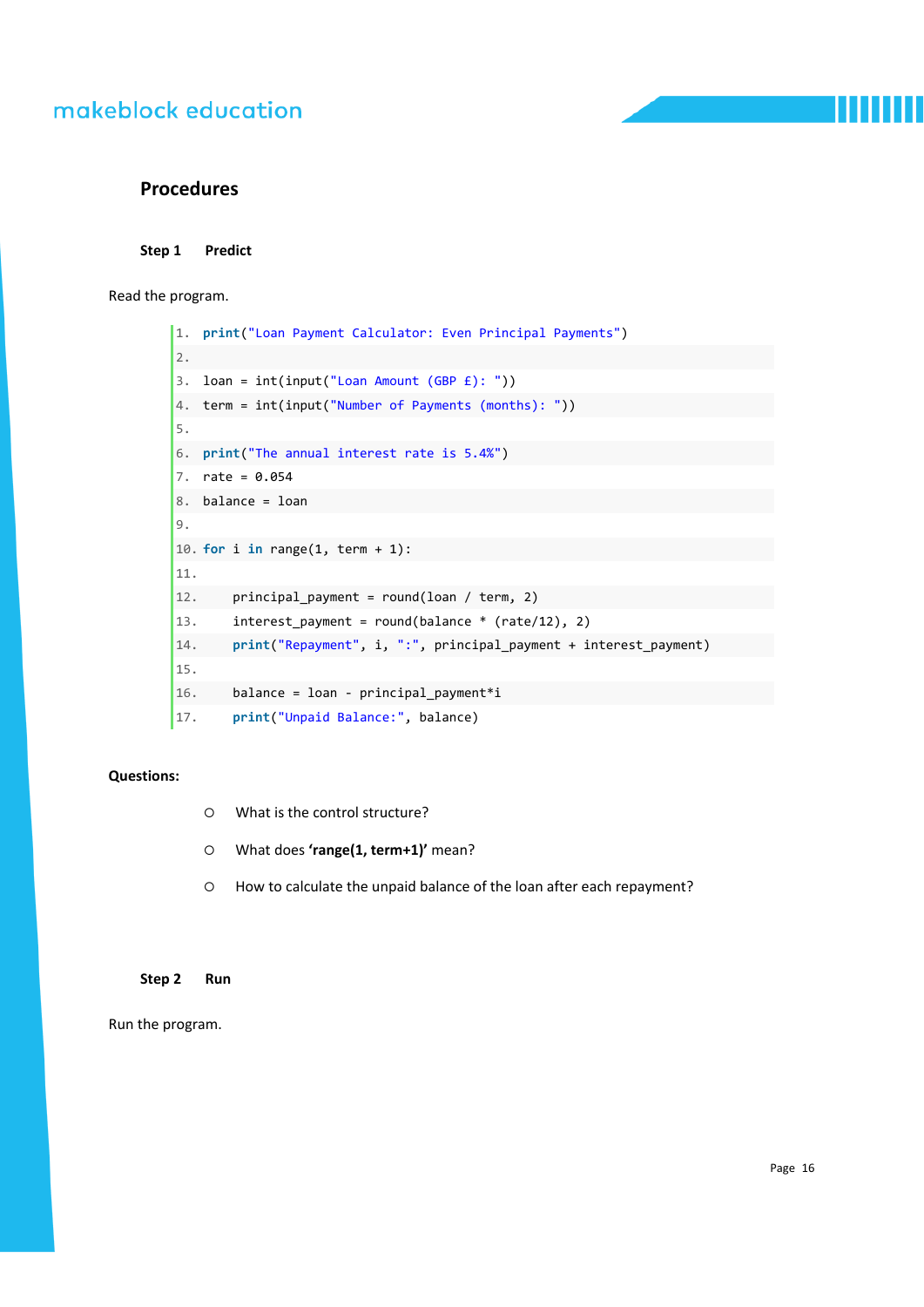

#### **Step 3 Investigate**

**Task 1:** Summarise the mathematical expressions.

**Task 2:** Based on the result returned by the Loan Payment Calculator, create a graph to present the loan repayments.

#### **Step 4 Modify**

**Task 3:** Modify the program to pay the loan repayments annually.

**Task 4:** The interest rate can be different across different repayment terms. Add the conditionals into the program you have created in the third task.

| <b>Term (Years)</b> | <b>Interest Rate</b> |  |
|---------------------|----------------------|--|
| 3                   | 5.4%                 |  |
| 5                   | 5.6%                 |  |
| 8                   | 6.1%                 |  |
| 10                  | 5.8%                 |  |

#### **Step 5 Make**

Create a Loan Repayment Calculator application for even total payments.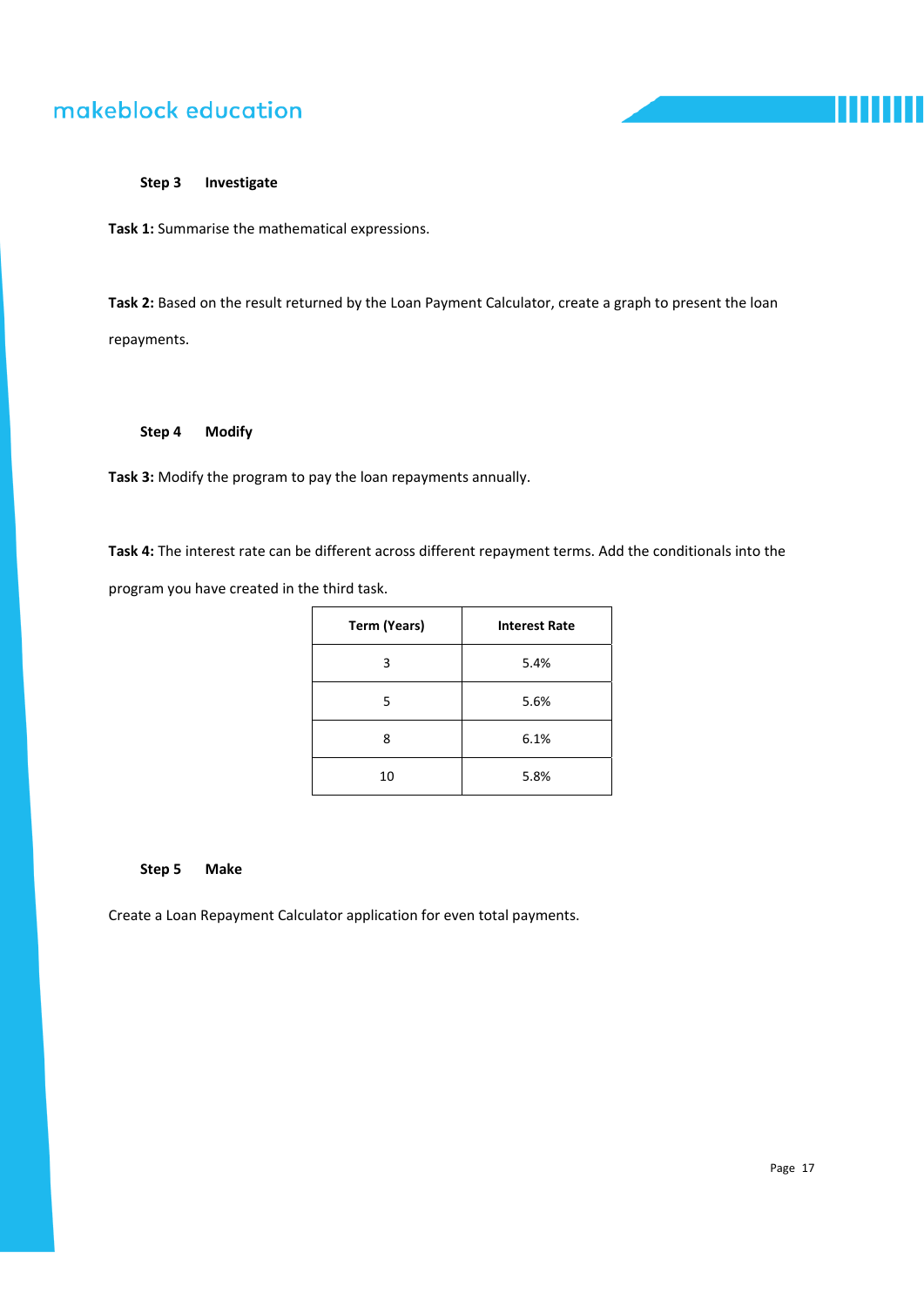

# **Lesson 7 Toss a Coin**

## **Worksheet**

### **K‐W‐L Chart**

| <b>What I Know</b> | <b>What I Wonder</b> | <b>What I Learned</b> |
|--------------------|----------------------|-----------------------|
|                    |                      |                       |
|                    |                      |                       |
|                    |                      |                       |
|                    |                      |                       |
|                    |                      |                       |
|                    |                      |                       |

### **Procedures**

| <b>Total Flips</b> | Heads | % Heads | <b>Tails</b> | % Tails |
|--------------------|-------|---------|--------------|---------|
| $\overline{2}$     |       |         |              |         |
| 4                  |       |         |              |         |
| 6                  |       |         |              |         |
| 8                  |       |         |              |         |
| 10                 |       |         |              |         |
| 12                 |       |         |              |         |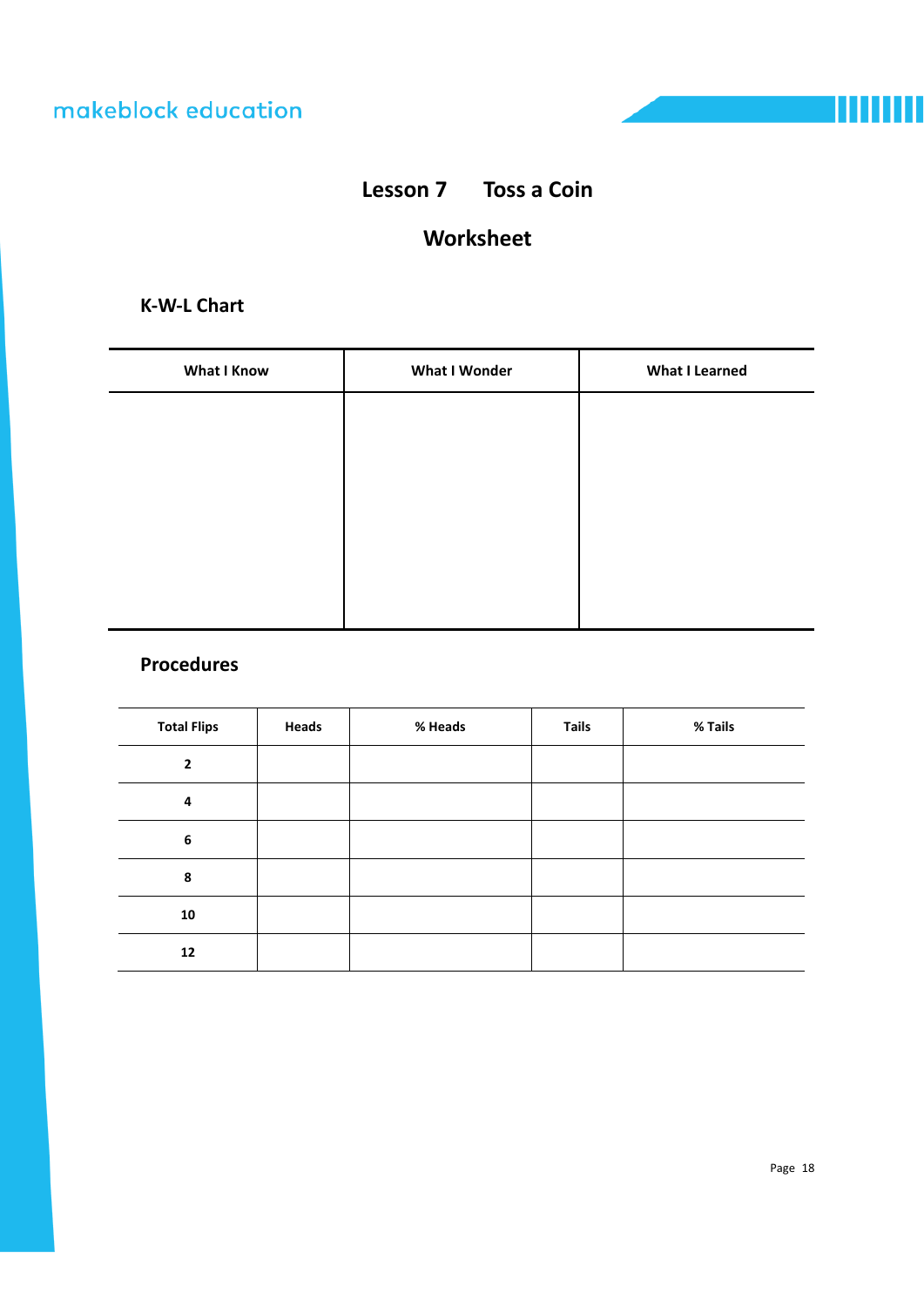**Step 1 Predict** 

Read the program.

```
1. import random  
2.   
3. countheads = 04. counttails = 0  
5.   
6. n = int(input("The number of times to throw up a coin: "))  
7.   
8. for i in range(0, n):  
9. result = random.randint(0, 1)10.       
11.     if result == 0:  
12. countheads += 113.         print(result)  
14.           
15.     else:  
16. counttails += 117.         print(result)  
18.           
19. print("Result:")  
20. print("Heads up:", countheads)  
21. print("Tails up:", counttails)  
22.   
23. print("Chance:")  
24. print("Heads : Tails", round(countheads/n, 2), ":", round(counttails/n, 2))
```
#### **Questions:**

- How does the program represent the results of heads and tails?
- How does the program count the number of heads or tails?
- Explain the use of the **if…else** statement and the **for** loop.

#### **Step 2 Run**

Run the program.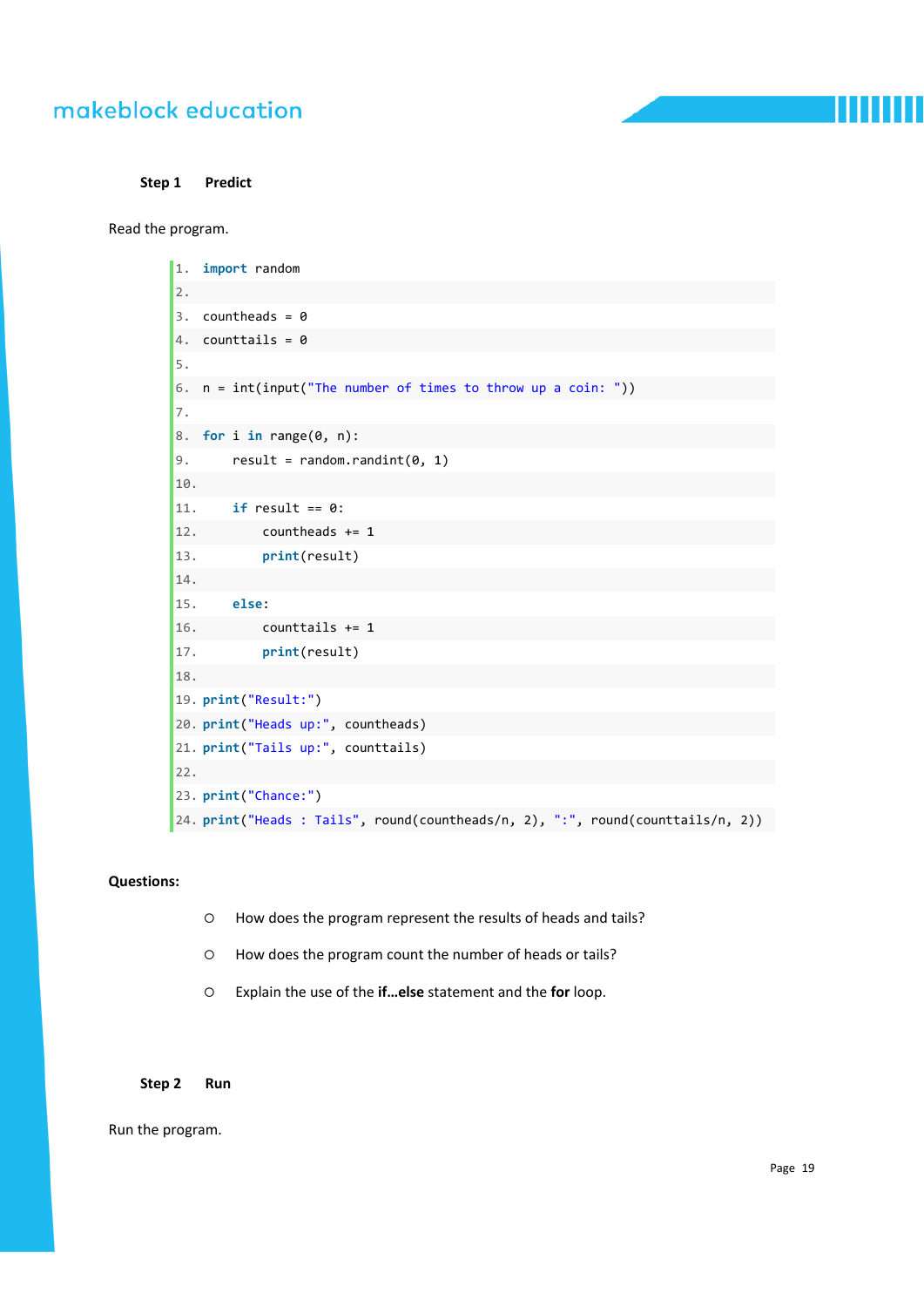#### **Step 3 Investigate**

Answer the questions.

**Step 4 Modify** 

**Task 1:** Add a line of code to calculate the probabilities of getting heads and tails.

**Task 2:** Change the number of the toss into a random number generated between 4040 and 80640.

**Task 3:** Bet on the toss of the coin. Modify the example program to ask the user to input their guess before the coin‐tossing experiment. Report the probability result and the betting result.

#### **Step 5 Make**

Based on the example program, modify the functions. Suppose the program is to model the dice-rolling process, how should you edit the code? Record the probability to get each number of the dice.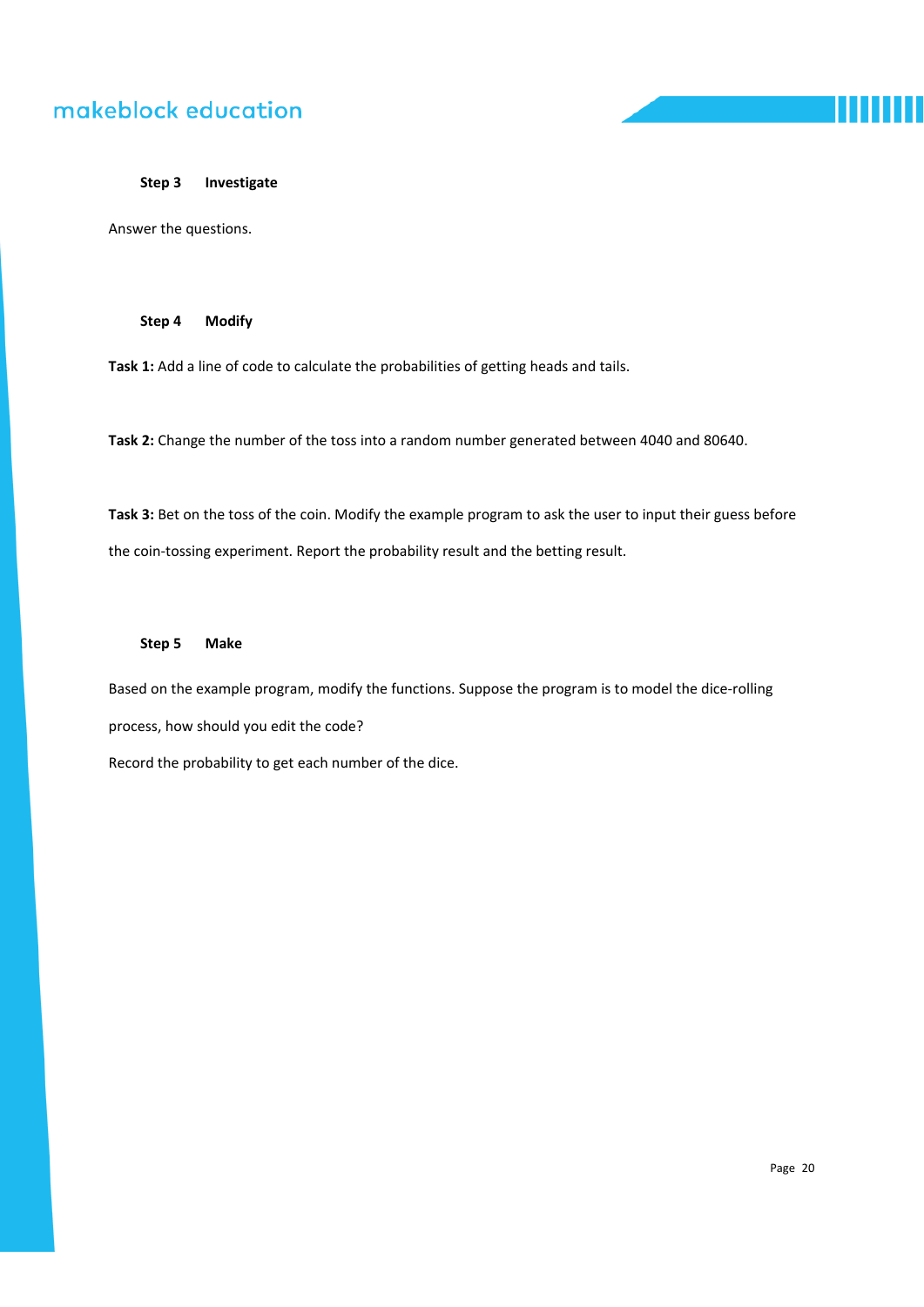# **Lesson 8 Guess the Number**

## **Worksheet**

### **K‐W‐L Chart**

| <b>What I Know</b> | <b>What I Wonder</b> | <b>What I Learned</b> |
|--------------------|----------------------|-----------------------|
|                    |                      |                       |
|                    |                      |                       |
|                    |                      |                       |
|                    |                      |                       |
|                    |                      |                       |
|                    |                      |                       |

### **New Commands**

**while** True:

**break**

Ш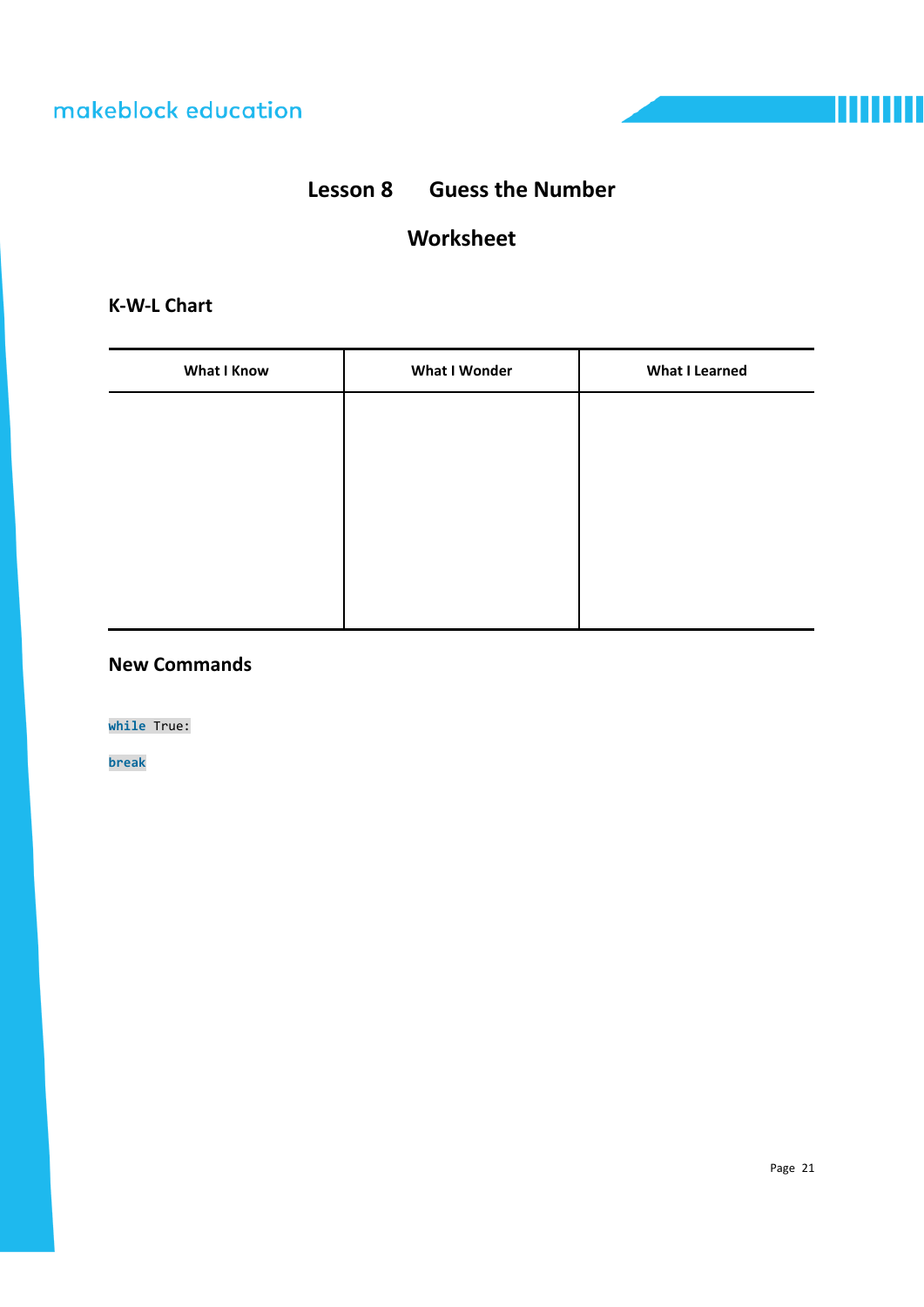#### **Procedures**

**Step 1 Predict** 

Read the program.

```
1. import random  
2.   
3. num = random.randint(1, 100)4.   
5. t = 76.   
7. print("Guess a number between 1 and 100. You have 7 attempts.")  
8. print("Let's start.")  
9.   
10. while True:  
11.     guess = int(input("Guess the number: "))  
12.     if guess == num:  
13.         print("BINGO!")  
14.         break  
15.       
16.     elif guess > num:  
17. t -= 1
18.         print("High! You have", t, "attempts left.")  
19.           
20.     elif guess < num:  
21. t -= 1
22.         print("Low! You have", t, "attempts left.")  
23.           
24.     if t == 0:  
25.         print("The correct number is", num)  
26.         print("Game Over!")  
27.         break
```
#### **Step 2 Run**

Run the program.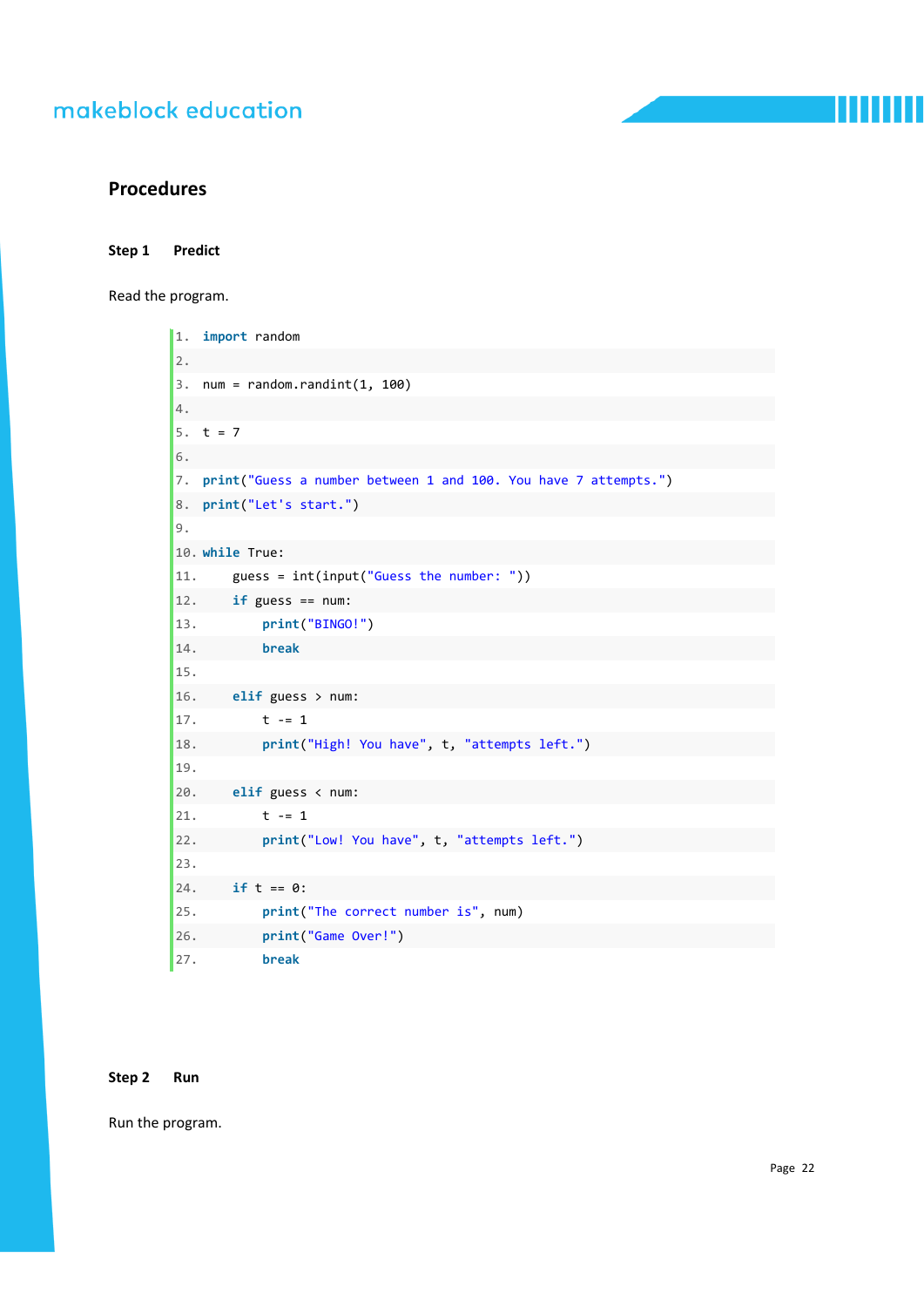#### **Step 3 Investigate and Modify**

| Round   | $1st$ Try      | $2nd$ Try | 3 <sup>rd</sup> Try | 4 <sup>th</sup> Try | 5 <sup>th</sup> Try | $6th$ Try | 7 <sup>th</sup> Try | <b>Number</b> |
|---------|----------------|-----------|---------------------|---------------------|---------------------|-----------|---------------------|---------------|
| Example | $\overline{7}$ | 85        | 60                  | 40                  | 20                  | 11        | 9                   | 9             |
|         |                |           |                     |                     |                     |           |                     |               |
|         |                |           |                     |                     |                     |           |                     |               |
|         |                |           |                     |                     |                     |           |                     |               |
|         |                |           |                     |                     |                     |           |                     |               |
|         |                |           |                     |                     |                     |           |                     |               |

#### **Note**

The 33 reserved words in Python:

| and   | as   | assert | break    | class  | continue |
|-------|------|--------|----------|--------|----------|
| def   | del  | elif   | else     | except | finally  |
| for   | from | False  | global   | if     | import   |
| in    | is   | lambda | nonlocal | not    | None     |
| or    | pass | raise  | return   | try    | True     |
| while | with | yield  |          |        |          |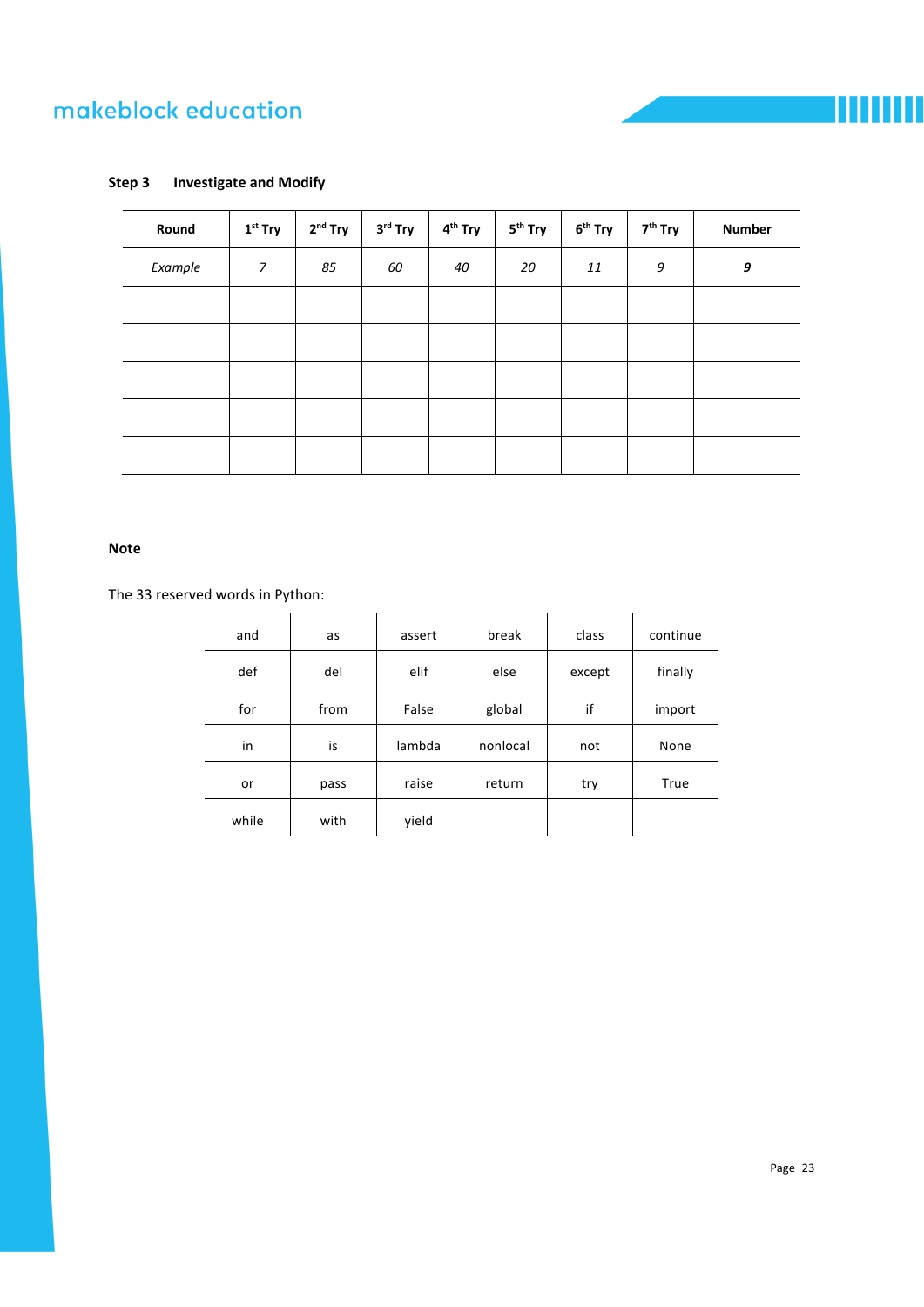

# **Worksheet**

## **K‐W‐L Chart**

| <b>What I Know</b> | <b>What I Wonder</b> | <b>What I Learned</b> |
|--------------------|----------------------|-----------------------|
|                    |                      |                       |
|                    |                      |                       |
|                    |                      |                       |
|                    |                      |                       |
|                    |                      |                       |
|                    |                      |                       |
|                    |                      |                       |
|                    |                      |                       |

Ш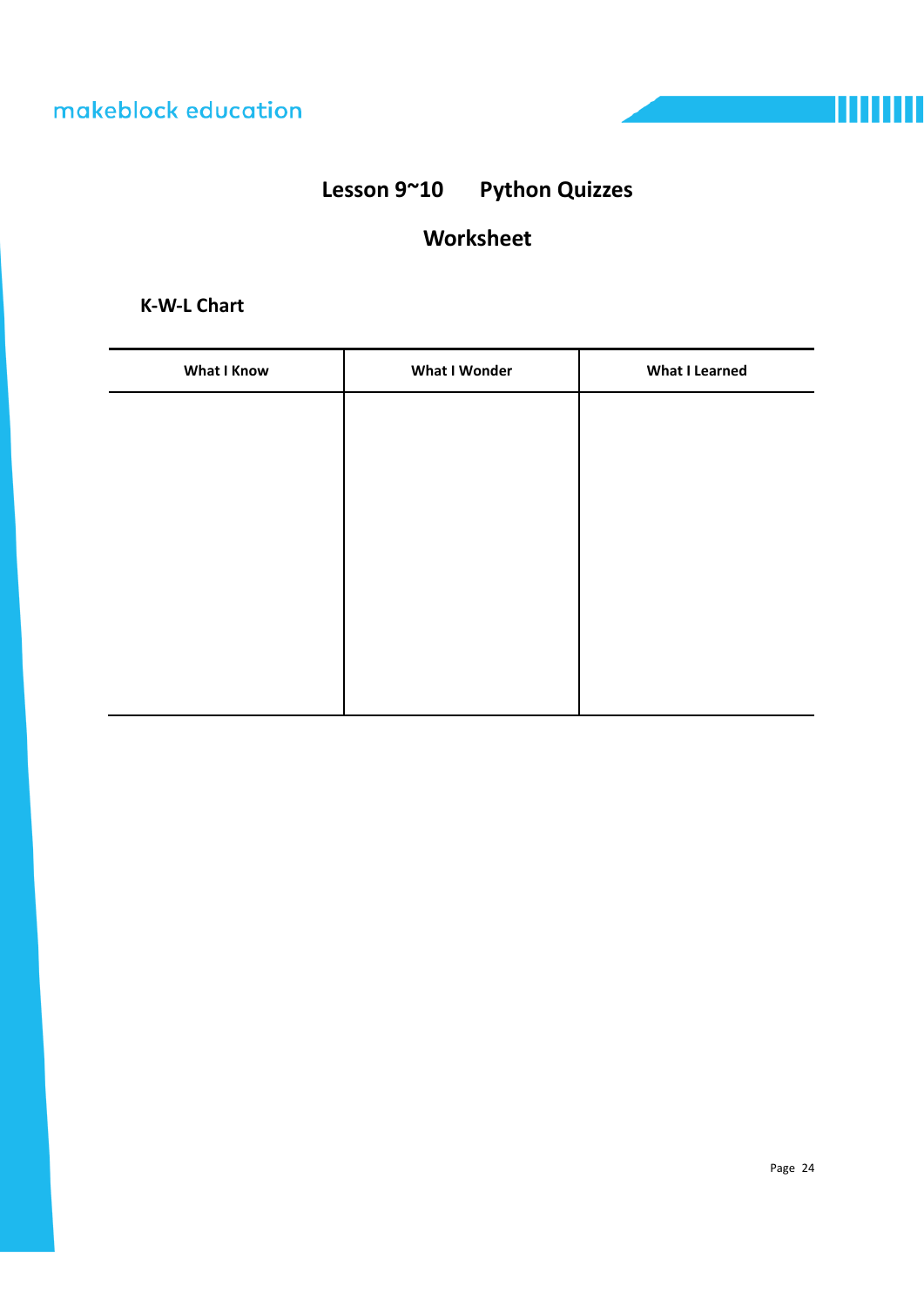### **New Commands**



**import** cyberpi

**① Screen:** cyberpi.display, cyberpi.console

cyberpi.display.clear()

cyberpi.console.print()

cyberpi.console.println()

**② LED Strip:** cyberpi.led

cyberpi.led.off()

cyberpi.led.off(id="3")

cyberpi.led.on()

cyberpi.led.on("green", id="all")

cyberpi.led.on("red", id=3)

cyberpi.led.show("orange yellow cyan blue purple")

cyberpi.led.play(name="firefly")

**③ BuƩons A and B:** cyberpi.controllor.is\_press()

cyberpi.controller.is\_press("a")

cyberpi.controller.is press("b")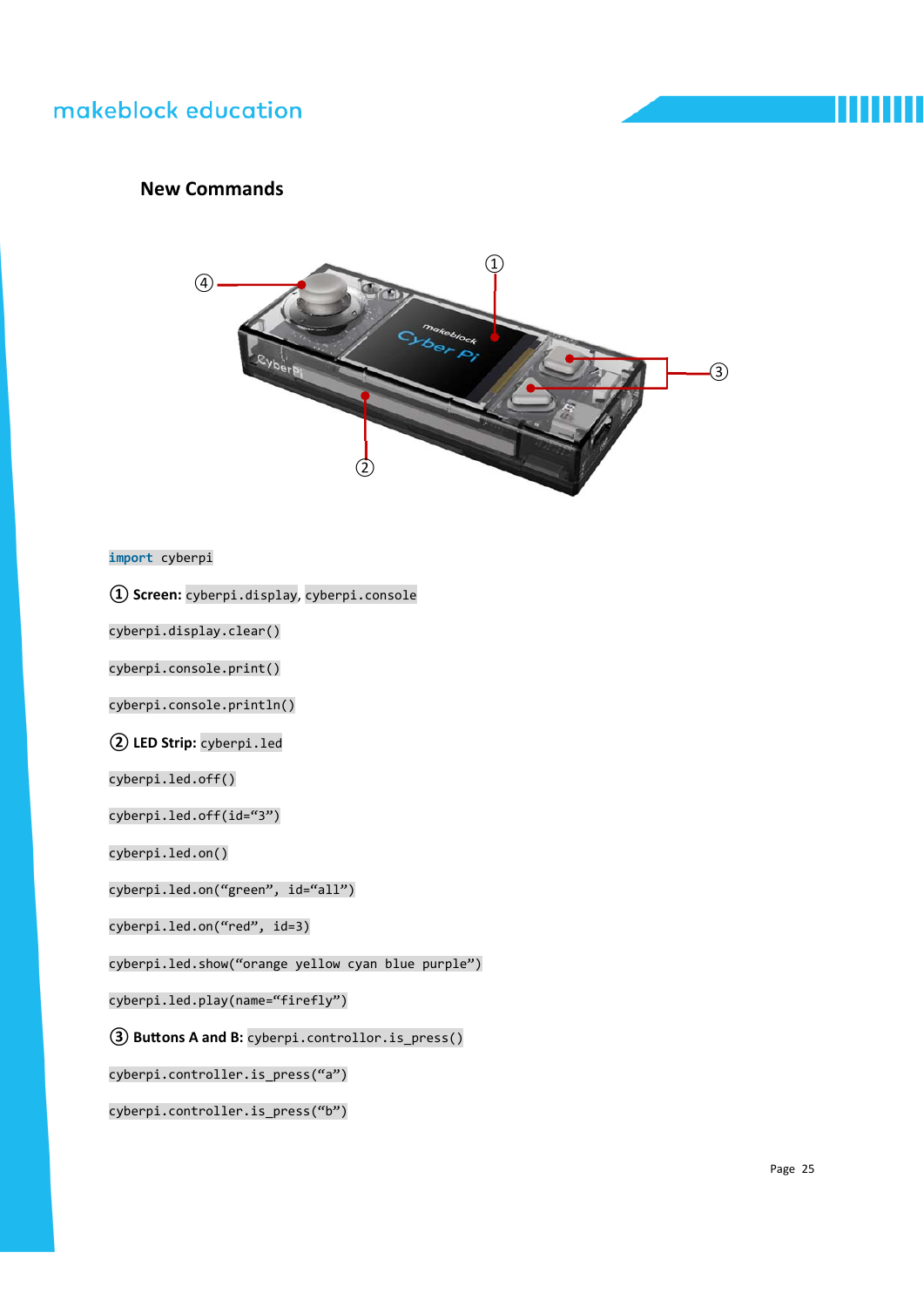ШШ ш

**④ JoysƟck:** cyberpi.controller.is\_press() cyberpi.controller.is\_press("up") cyberpi.controller.is\_press("down") cyberpi.controller.is\_press("right") cyberpi.controller.is\_press("left")

cyberpi.controller.is\_press("middle")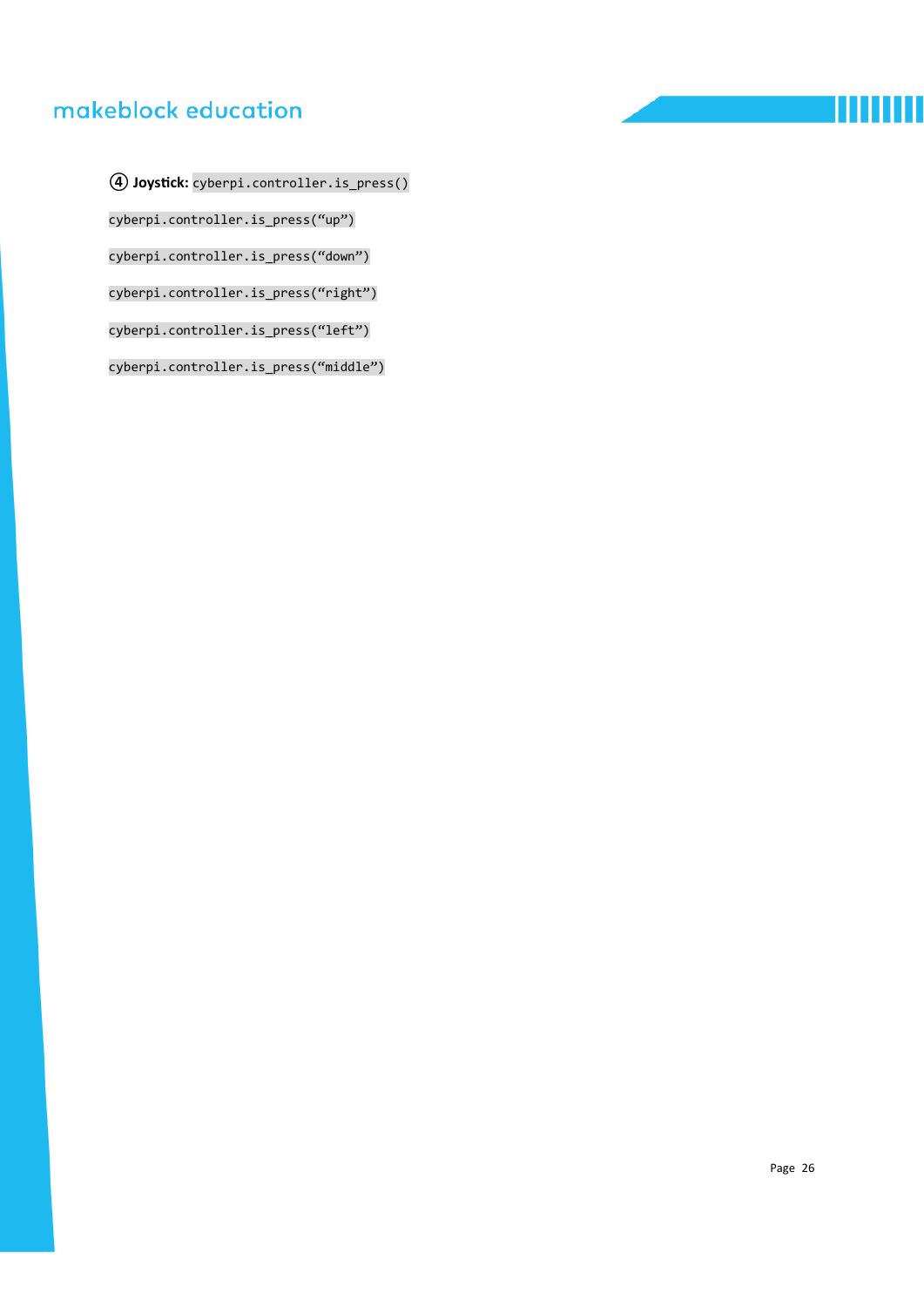### **Procedures**

#### **Features of CyberPi**



Page 27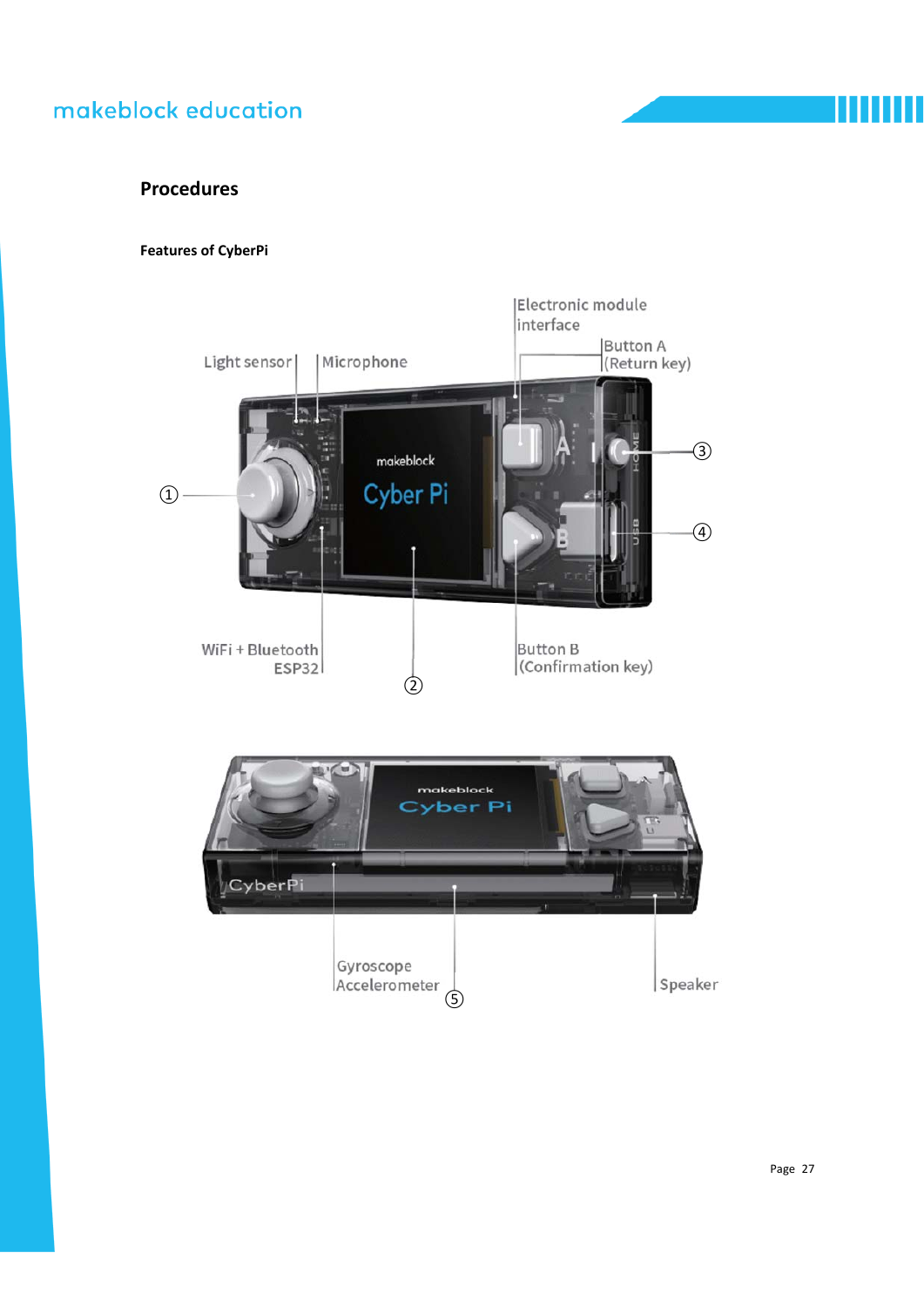**Step 1 Predict** 

Read the program.

| $1$ .<br>2. | import cyberpi                                                |
|-------------|---------------------------------------------------------------|
| 3.          | cyberpi.display.clear()                                       |
| 4.          | cyberpi.led.off()                                             |
| 5.          |                                                               |
| 6.          | cyberpi.console.println("A - True")                           |
| 7.          | cyberpi.console.println("B - False")                          |
| 8.          |                                                               |
| 9.          | cyberpi.led.on(255, 255, 255)                                 |
|             | 10. cyberpi.console.println("Python is a compiled language.") |
|             | 11. cyberpi.console.println("Your Answer:")                   |
| 12.         |                                                               |
|             | 13. while True:                                               |
| 14.         |                                                               |
| 15.         | if cyberpi.controller.is_press("a"):                          |
| 16.         | cyberpi.ledon(255, 0, 0)                                      |
| 17.         | cyberpi.console.println("Incorrect.")                         |
| 18.         | cyberpi.console.println("Correct Answer: False")              |
| 19.         | break                                                         |
| 20.         |                                                               |
| 21.         | if cyberpi.controller.is press("b"):                          |
| 22.         | cyberpi.ledon(0, 255, 0)                                      |
| 23.         | cyberpi.console.println("Correct!")                           |
| 24.         | break                                                         |

#### **Questions:**

- Which module is imported? Explain why we should import this module.
- How to print text on the screen?
- O How to light up/off the LED strip?
- How to set the color of the LED? How to represent the LED colors in Python?
- O How to enter the answer?
- How to evaluate the answer?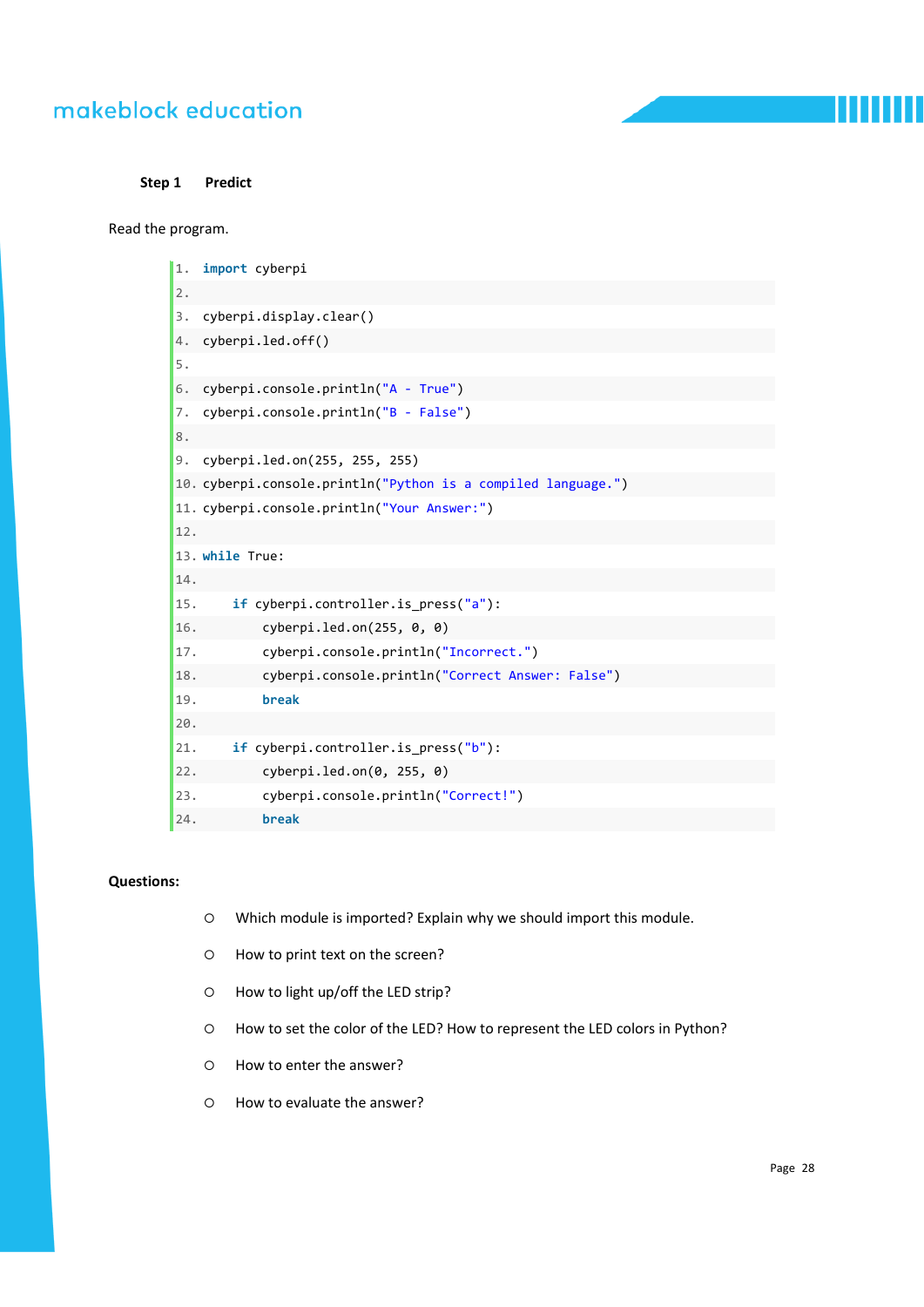**Step 2 Run** 

Run the program.

#### **Step 3 Investigate**

Investigate the physical components and API code samples of the screen, the LED strip, the buttons, and the joystick.

#### **Step 4 Modify and Make**

**Task 1:** Modify the quiz and the answer in the example program.

**Task 2:** Modify the LED's lighting effects.

**Tip:** 

Firefly: cyberpi.led.play(name="firefly")

Rainbow: cyberpi.led.play(name="rainbow")

Spoondrift: cyberpi.led.play(name="spoondrift")

Meteor Shower: cyberpi.led.play(name="meteor\_blue");

cyberpi.led.play(name="meteor\_green")

Flash: cyberpi.led.play(name="flash\_orange"); cyberpi.led.play(name="flash\_red")

**Task 3:** Use the joystick instead of the buttons to enter the answer.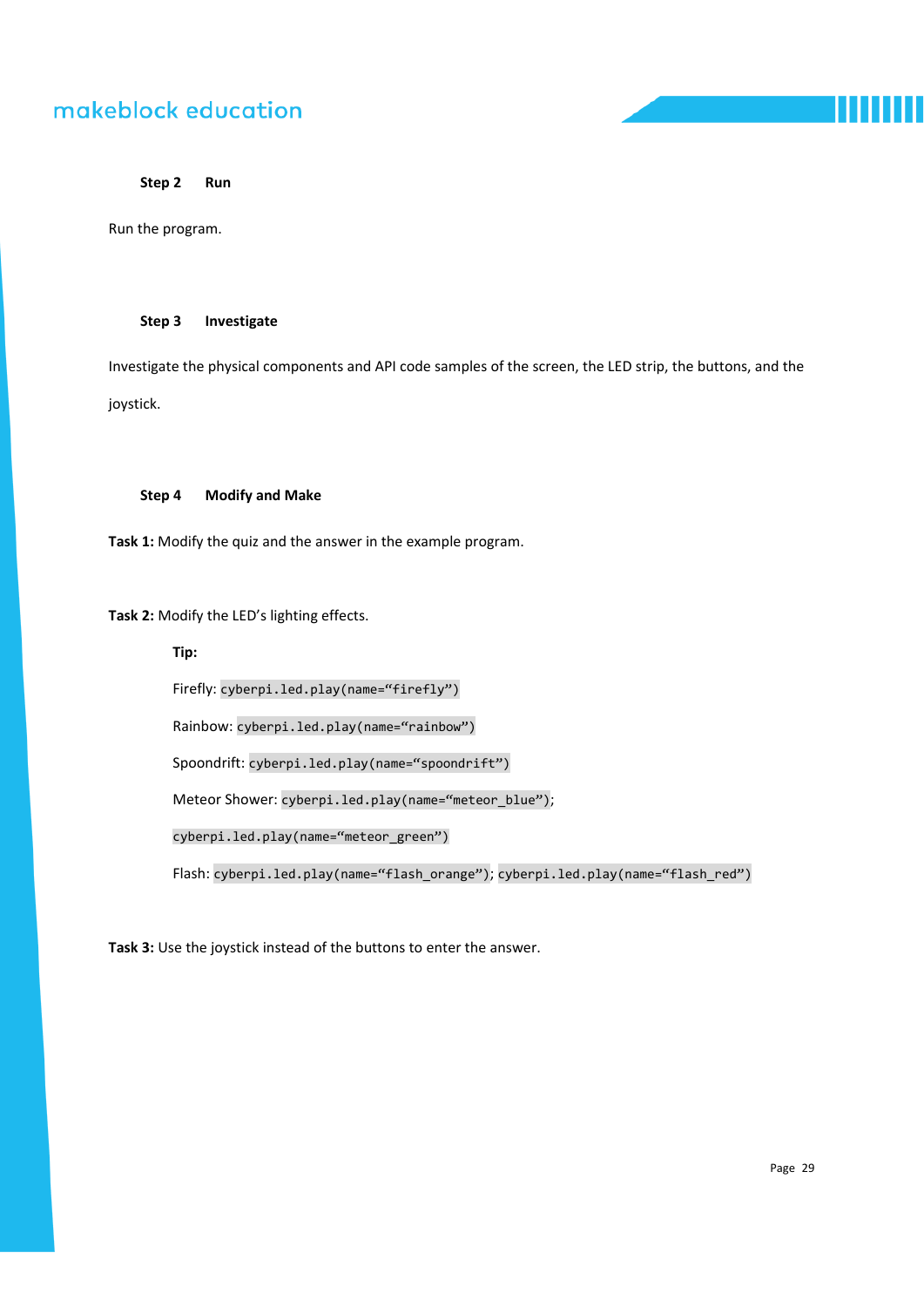# **Lesson 11 Data Protection and Passwords**

# **Worksheet**

### **K‐W‐L Chart**

| What I Know | <b>What I Wonder</b> | <b>What I Learned</b> |
|-------------|----------------------|-----------------------|
|             |                      |                       |
|             |                      |                       |
|             |                      |                       |
|             |                      |                       |
|             |                      |                       |
|             |                      |                       |

## **Features of CyberPi**

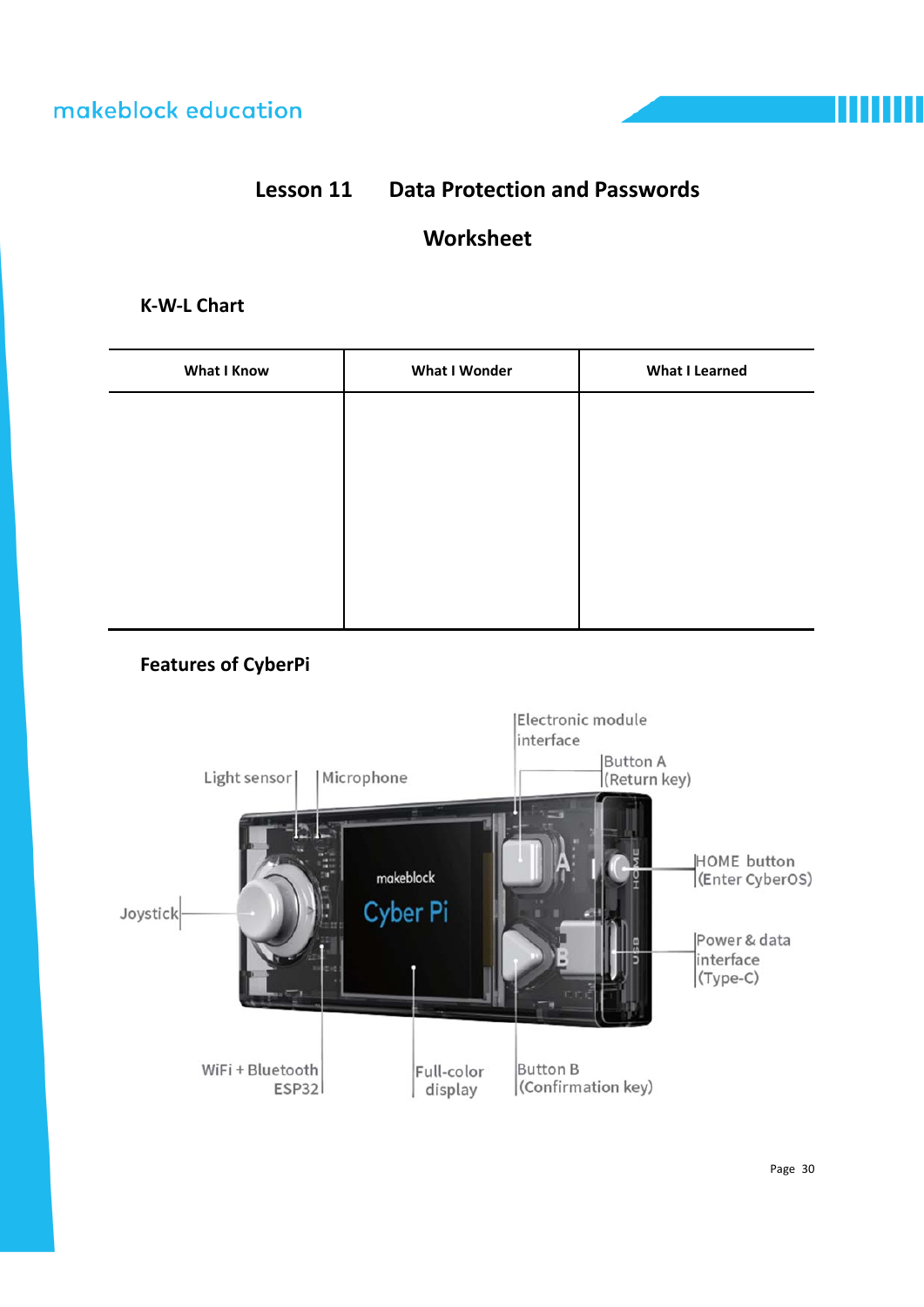**Procedures** 

**Step 1 Predict** 

Read the program.

| 1.  | import cyberpi                                       |
|-----|------------------------------------------------------|
| 2.  |                                                      |
| 3.  | cyberpi.display.clear()                              |
| 4.  | $t = 0$                                              |
| 5.  |                                                      |
| 6.  | while True:                                          |
| 7.  | print("Create a password")                           |
| 8.  | $pin_1 = input("Type password:")$                    |
| 9.  | $pin_2 = input("Type password again:")$              |
| 10. | if $pin_2 == pin_1$ :                                |
| 11. | print("Success!")                                    |
| 12. | break                                                |
| 13. | else:                                                |
| 14. | print("Passwords don't match. Try again.")           |
| 15. |                                                      |
| 16. |                                                      |
|     | 17. print("Sign in your account")                    |
|     | 18. cyberpi.console.println("Sign in")               |
| 19. |                                                      |
|     | 20. while $t < 3$ :                                  |
| 21. | $pin = input("Password: ")$                          |
| 22. | cyberpi.console.print("Password: ")                  |
| 23. | cyberpi.console.println(pin)                         |
| 24. | if $pin == pin_1$ :                                  |
| 25. | cyberpi.console.println("Success!")                  |
| 26. | break                                                |
| 27. | else:                                                |
| 28. | cyberpi.console.println("Incorrect. Try again.")     |
| 29. | $t + = 1$                                            |
| 30. | if $t == 3$ :                                        |
| 31. | cyberpi.console.println("Too many failed attempts.") |

Page 31

Ш

١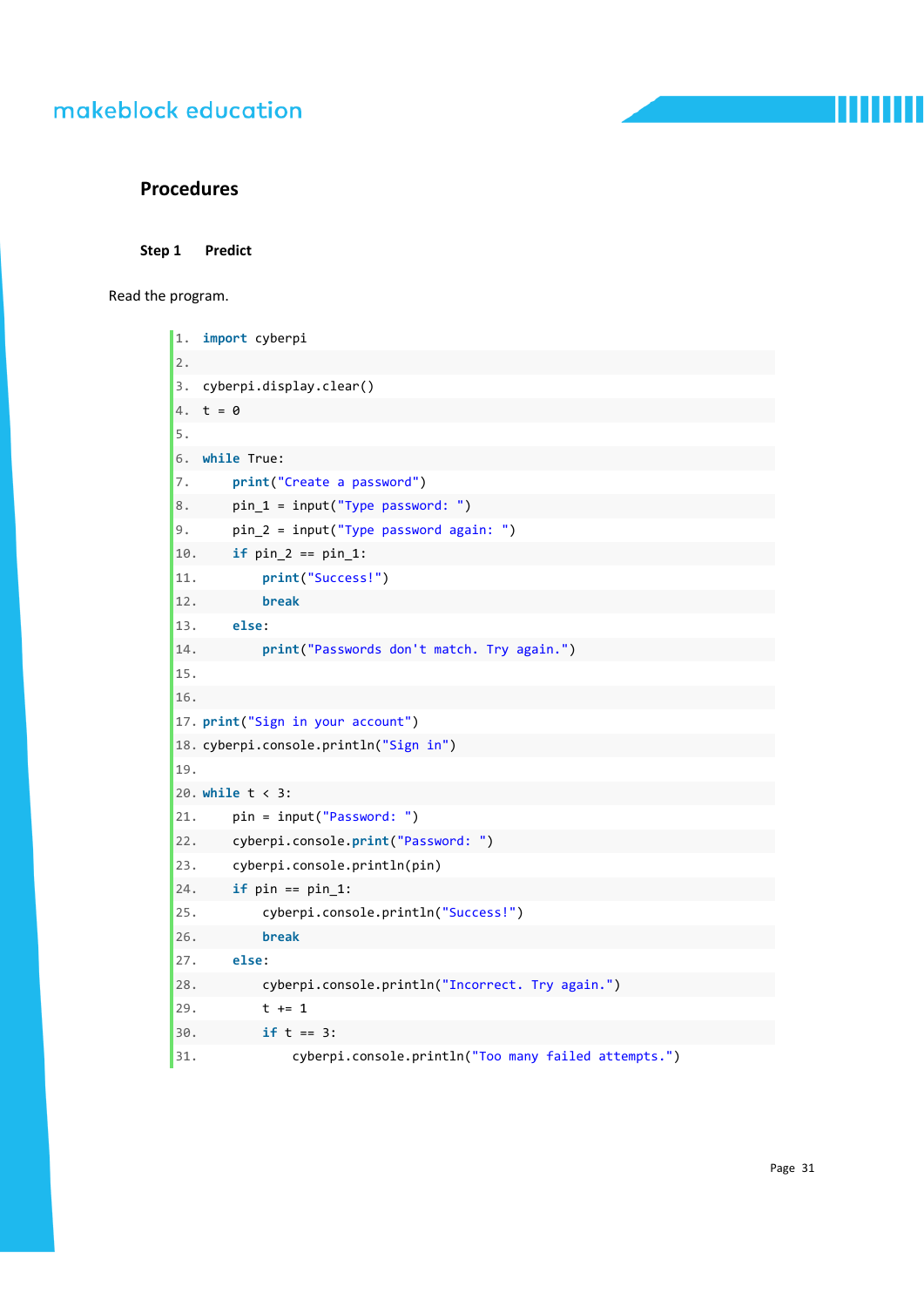#### **Questions:**

- How to create a password for a new account?
- How to verify the password entered by a user?
- Compare the two **while** loops used in the example program. What is the difference between them?
- Identify the syntax that enables the following function: 'A user is given 3 attempts to enter the password of the account.' If the user fails 3 times, the user is blocked from entering the password .

#### **Step 2 Run**

Run the program.

#### **Step 3 Investigate**

Answer the questions.

Ш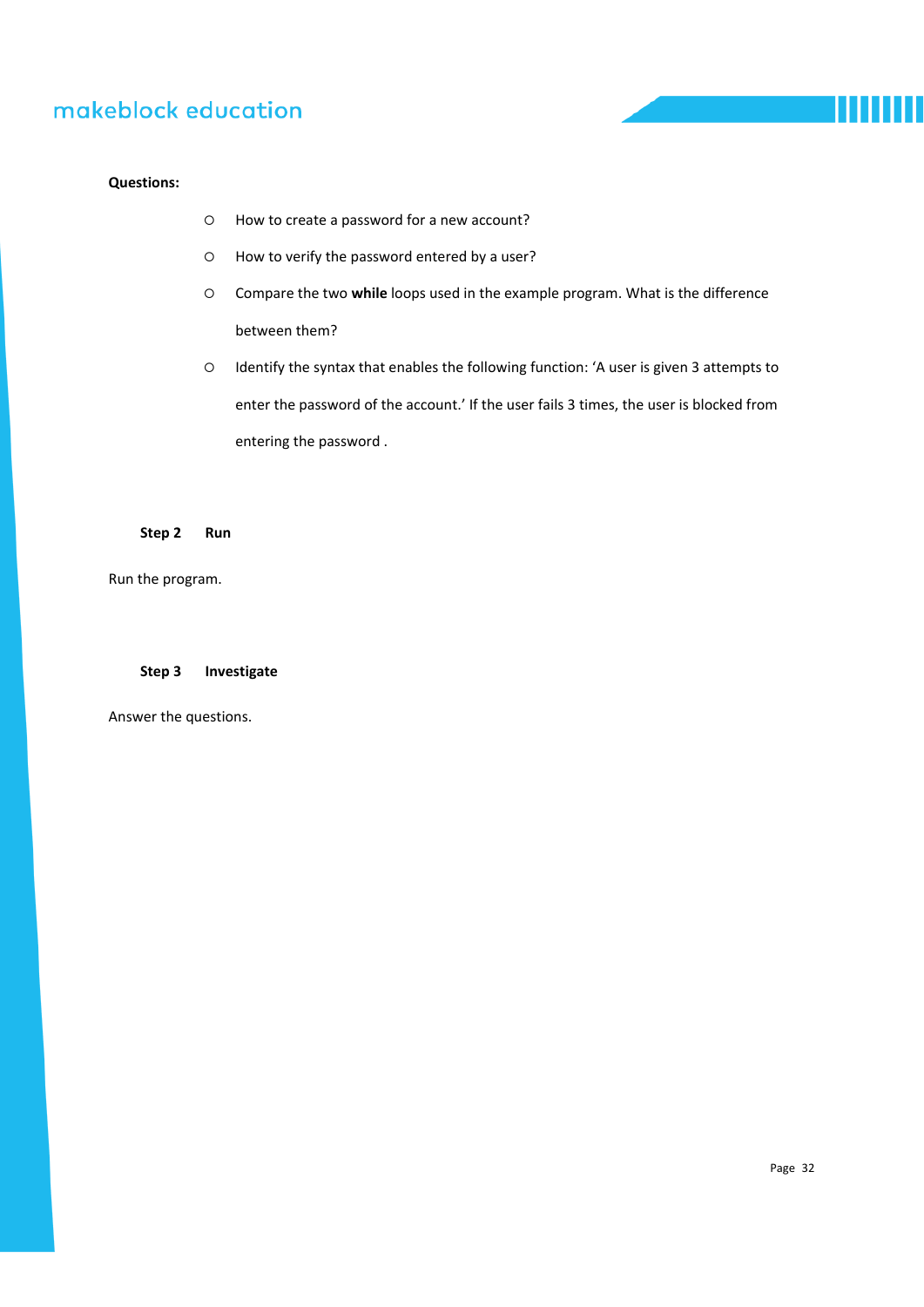

**Step 4 Modify** 

**Task 1:** Add the function that allows the user to create a username when the user signs in.

**Task 2:** Add some lighting effects as the indicator of a successful login. Use what you have learned to program the CyberPi.

**Tip:**  cyberpi.led.on(255, 255, 255) cyberpi.led.on("green", id = "all")  $cyberpi.led.on("red", id = 3)$ cyberpi.led.show("orange yellow cyan blue purple") cyberpi.led.play(name = "firefly")  $cyberpi.led.off(id = "3")$ 

**Task 3:** Modify the second **'while'** loop. Use the LEDs as an indicator to remind the number of attempts.

**Task 4:** Modify the conditional expressions. Verify the following three conditions:

*The input username is incorrect;* 

*The input password is incorrect;* 

*Both the username and password are incorrect.*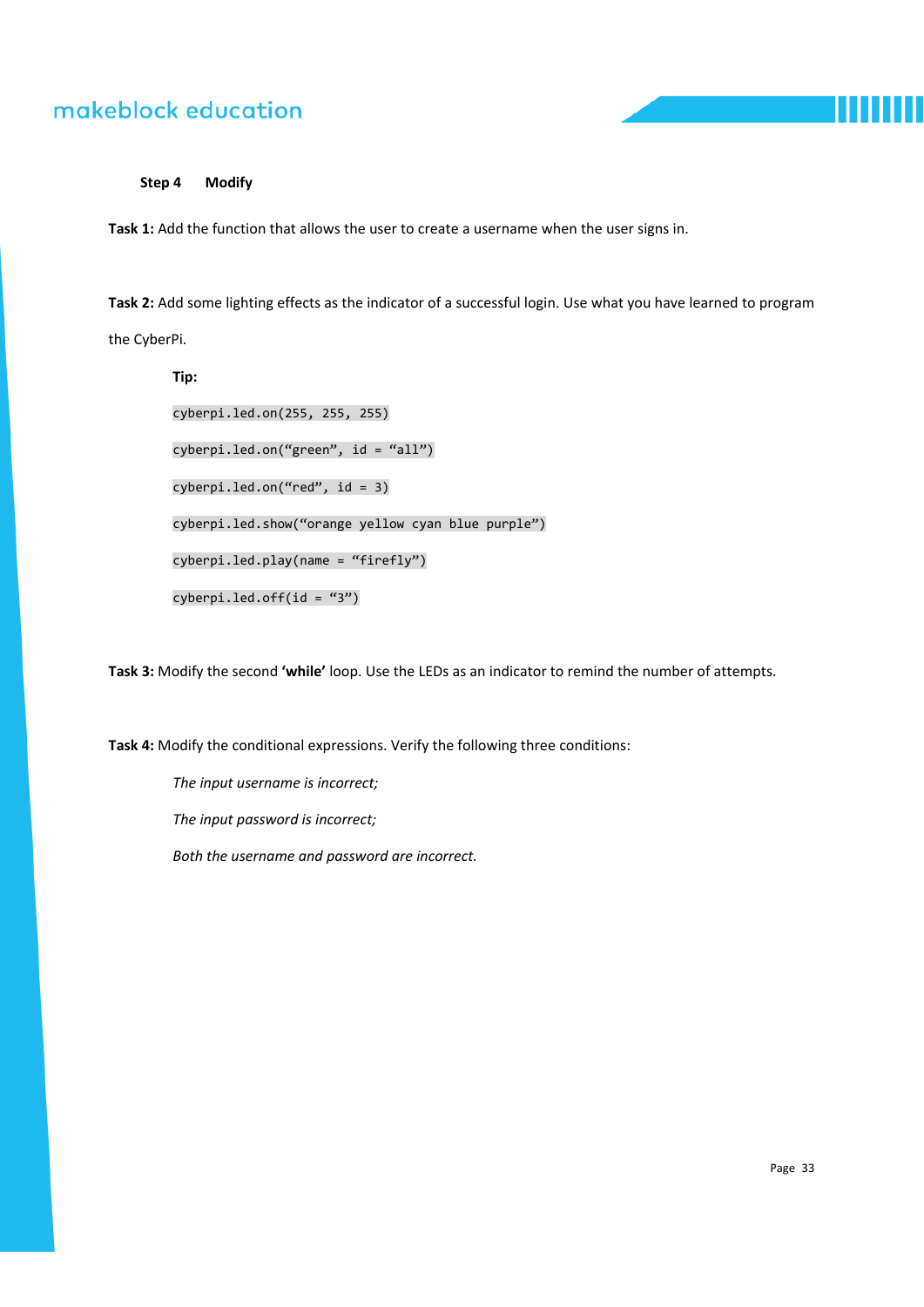

#### **Step 5 Make**

Develop a bank card reader

- First, create a PIN for the bank account and store it on the computer.
- When a sender starts a transaction, ask the sender to type the name (or other identification code) of the receiver and the amount of the transaction.
- Then ask the sender to type the PIN.
- Generate a random 4‐digit verification code and display it on CyberPi's screen. Ask the sender to enter the verification code.
- Check the PIN and verification code. If both are correct, display the transaction information (including the receiver's name or ID and the transaction amount) on the screen. However, if either the PIN or the verification code is incorrect, ask the sender to insert them again. The sender has limited attempts (for example, 3 attempts).
- Ask the sender to check the transaction information and confirm the transaction by pressing Button B of the CyberPi.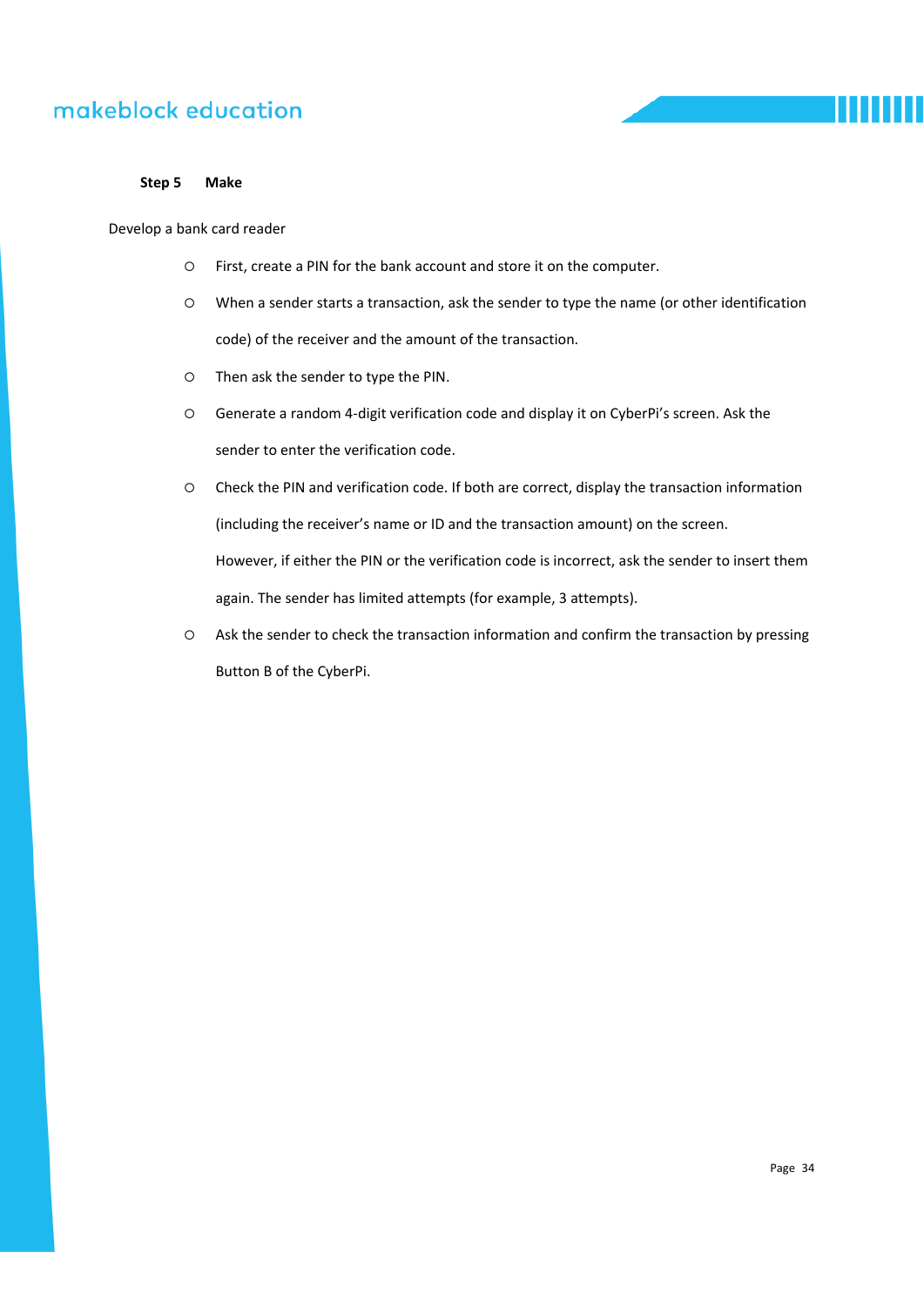# **Lesson 12 Normal Distribution**

## **Worksheet**

### **K‐W‐L Chart**

| <b>What I Know</b> | <b>What I Wonder</b> | <b>What I Learned</b> |
|--------------------|----------------------|-----------------------|
|                    |                      |                       |
|                    |                      |                       |
|                    |                      |                       |
|                    |                      |                       |
|                    |                      |                       |
|                    |                      |                       |

### **New Commands**

cyberpi.display.set\_brush()

cyberpi.barchart.add()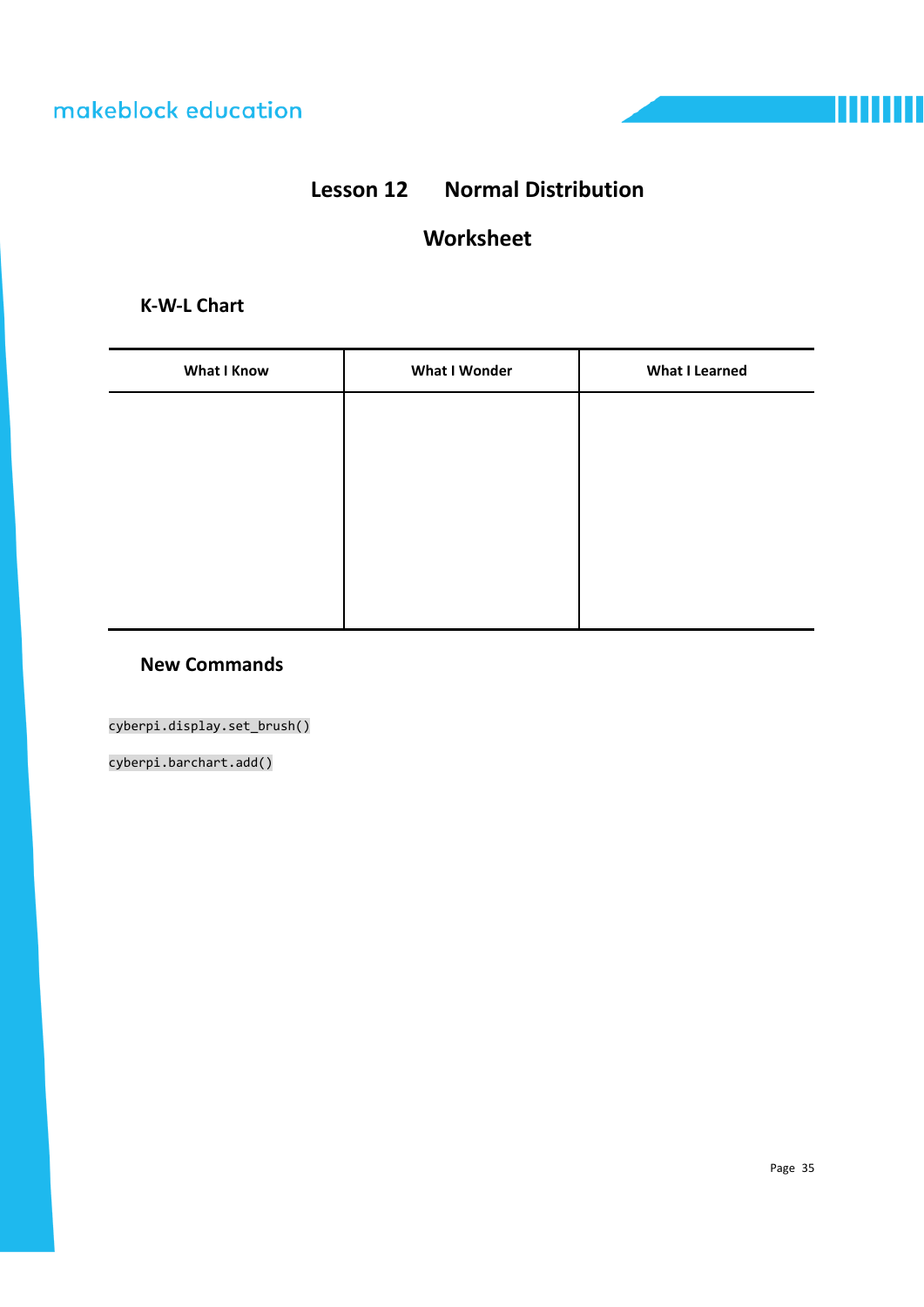## **Features of CyberPi**

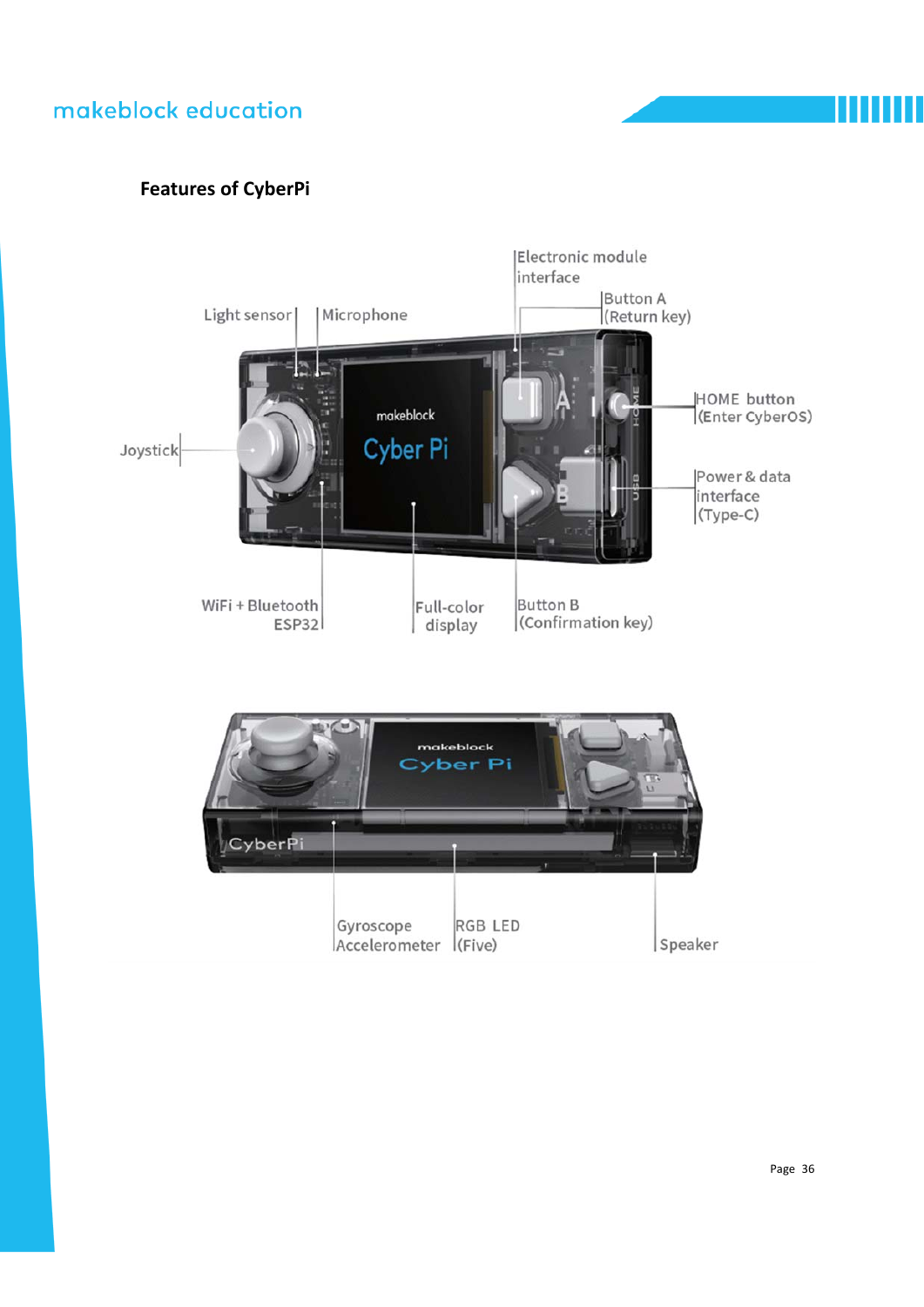### **Procedures**

**Step 1 Predict** 

Read the program.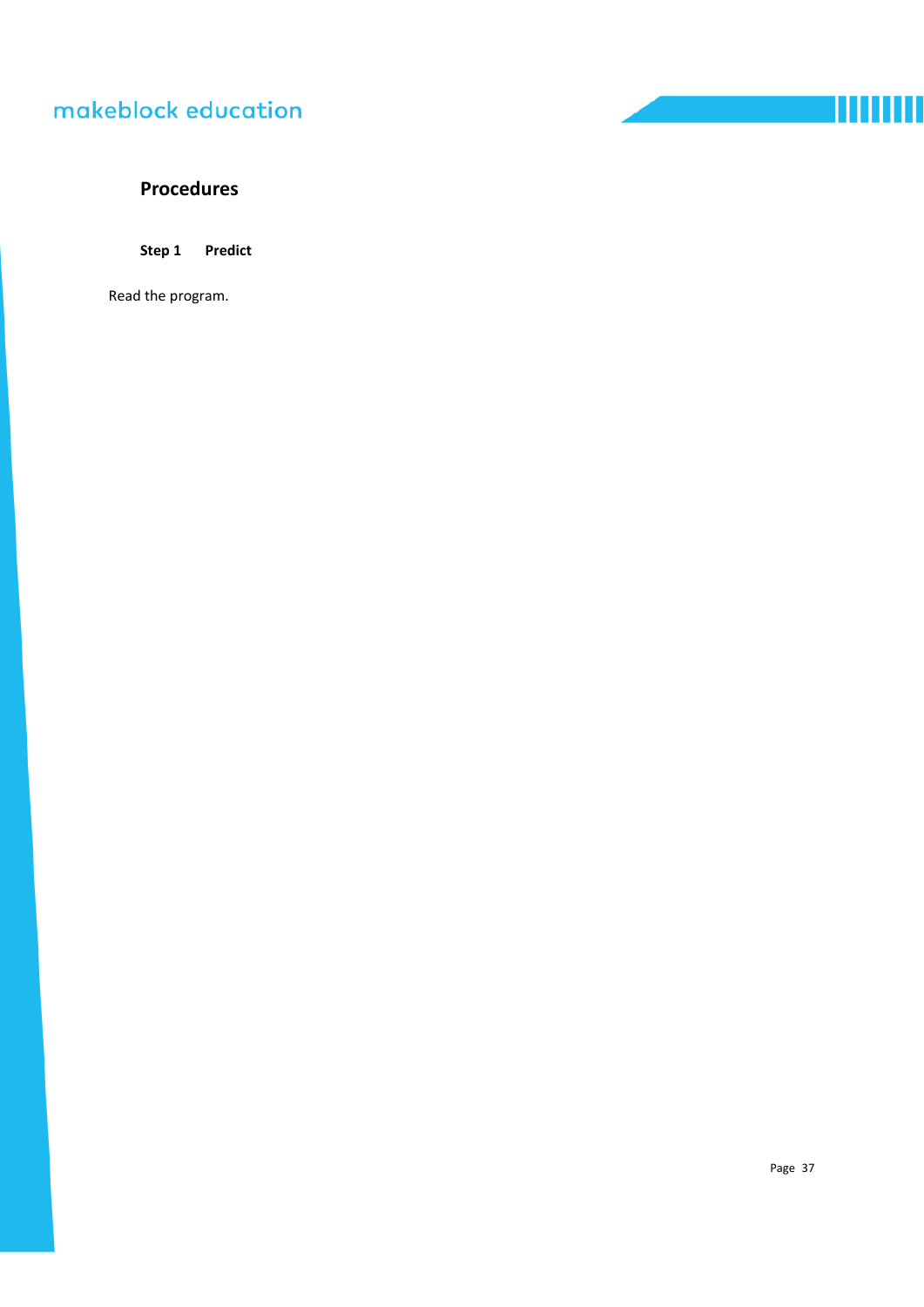```
1. import cyberpi, random  
2.   
3. cyberpi.display.clear()  
4.   
5. n = int(input("The number of times to roll 2 dice: "))  
6. t = 07. sum_list = [2, 3, 4, 5, 6, 7, 8, 9, 10, 11, 12]  
8. count_list = [0, 0, 0, 0, 0, 0, 0, 0, 0, 0, 0]  
9.   
10. while t < n:  
11. dice x = random.randint(1, 6)
12. dice_y = random.randint(1, 6)13.     print("(", dice_x, ",", dice_y, ")")  
14. result = dice x + dice y15. t \div 116.     sum_index = sum_list.index(result)
17.     count list[sum_index] += 1
18.   
19. cyberpi.display.set_brush(128, 0, 0)  
20. cyberpi.barchart.add(round(count_list[0]/n * 200, 2))  
21. cyberpi.display.set brush(220, 20, 60)
22. cyberpi.barchart.add(round(count_list[1]/n * 200, 2))  
23. cyberpi.display.set_brush(255, 0, 0)  
24. cyberpi.barchart.add(round(count_list[2]/n * 200, 2))  
25. cyberpi.display.set_brush(205, 92, 92)  
26. cyberpi.barchart.add(round(count_list[3]/n * 200, 2))  
27. cyberpi.display.set_brush(233, 150, 122)  
28. cyberpi.barchart.add(round(count_list[4]/n * 200, 2))  
29. cyberpi.display.set_brush(255, 69, 0)  
30. cyberpi.barchart.add(round(count_list[5]/n * 200, 2))  
31. cyberpi.display.set brush(255, 165, 0)
32. cyberpi.barchart.add(round(count_list[6]/n * 200, 2))  
33. cyberpi.display.set_brush(255, 215, 0)  
34. cyberpi.barchart.add(round(count_list[7]/n * 200, 2))  
35. cyberpi.display.set_brush(240, 230, 140)  
36. cyberpi.barchart.add(round(count_list[8]/n * 200, 2))  
37. cyberpi.display.set brush(255, 255, 0)
38. cyberpi.barchart.add(round(count_list[9]/n * 200, 2))  
39. cyberpi.display.set_brush(154, 205, 50)  
40. cyberpi.barchart.add(round(count_list[10]/n * 200, 2))
```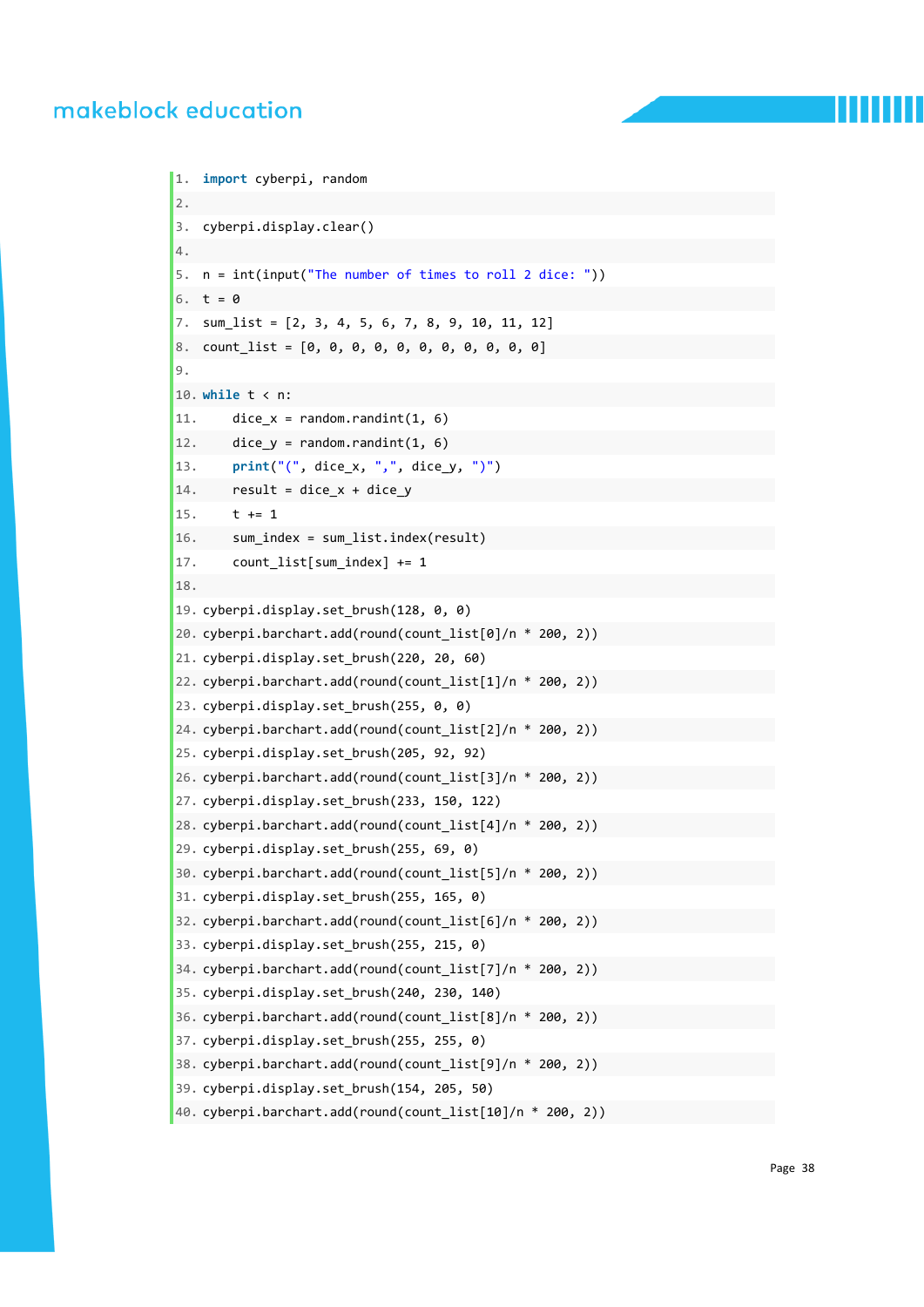**Step 2 Run** 

Run the program.

#### **Step 3 Investigate**

Investigate the points below:

- The modules imported in this program;
- The variables displayed in the bar chart;
- Are **'sum\_list'** and **'count\_list'** variables? What are the values of them?
- The function that sets the colour of the bar chart;
- The function that creates the bars.

#### **Step 4 Modify and Make**

**Task:** Simulate the experiment of tossing three coins simultaniously. Calculate all the possible outcomes in this experiment and visualise the distribution with a bar chart.

| Head, Head, Head |  |  |
|------------------|--|--|
|                  |  |  |
|                  |  |  |
|                  |  |  |
|                  |  |  |
|                  |  |  |
|                  |  |  |
|                  |  |  |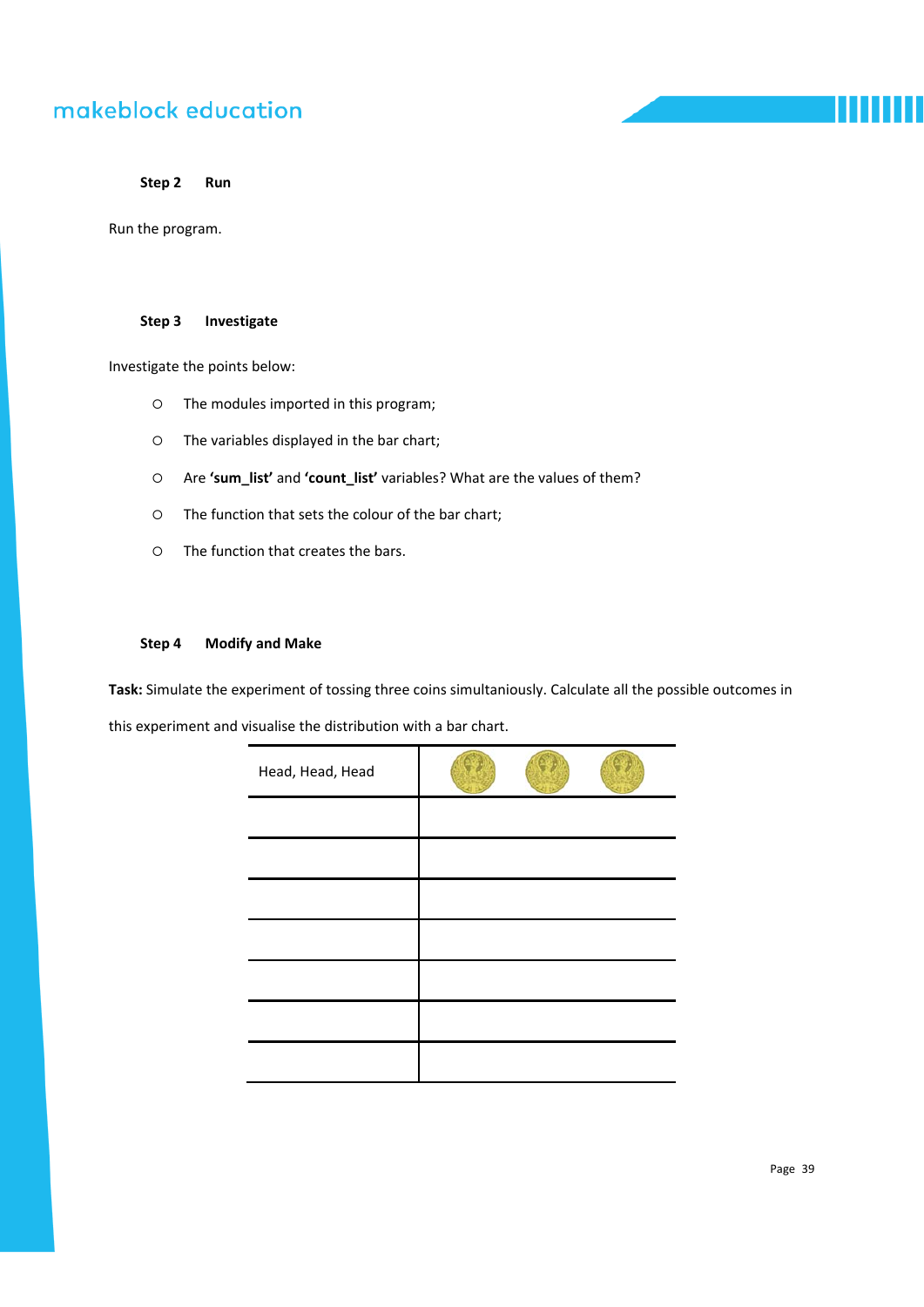

# **Lesson 13 Data Storage**

## **Worksheet**

### **K‐W‐L Chart**

| <b>What I Know</b> | <b>What I Wonder</b> | <b>What I Learned</b> |
|--------------------|----------------------|-----------------------|
|                    |                      |                       |
|                    |                      |                       |
|                    |                      |                       |
|                    |                      |                       |
|                    |                      |                       |
|                    |                      |                       |

#### **New Commands**

**import** psutil

psutil.cpu\_percent()

psutil.cpu\_count()

psutil.cpu\_freq()

psutil.virtual\_memory()

cyberpi.linechart.add()

cyberpi.chart.set\_name()

cyberpi.audio.play\_tone()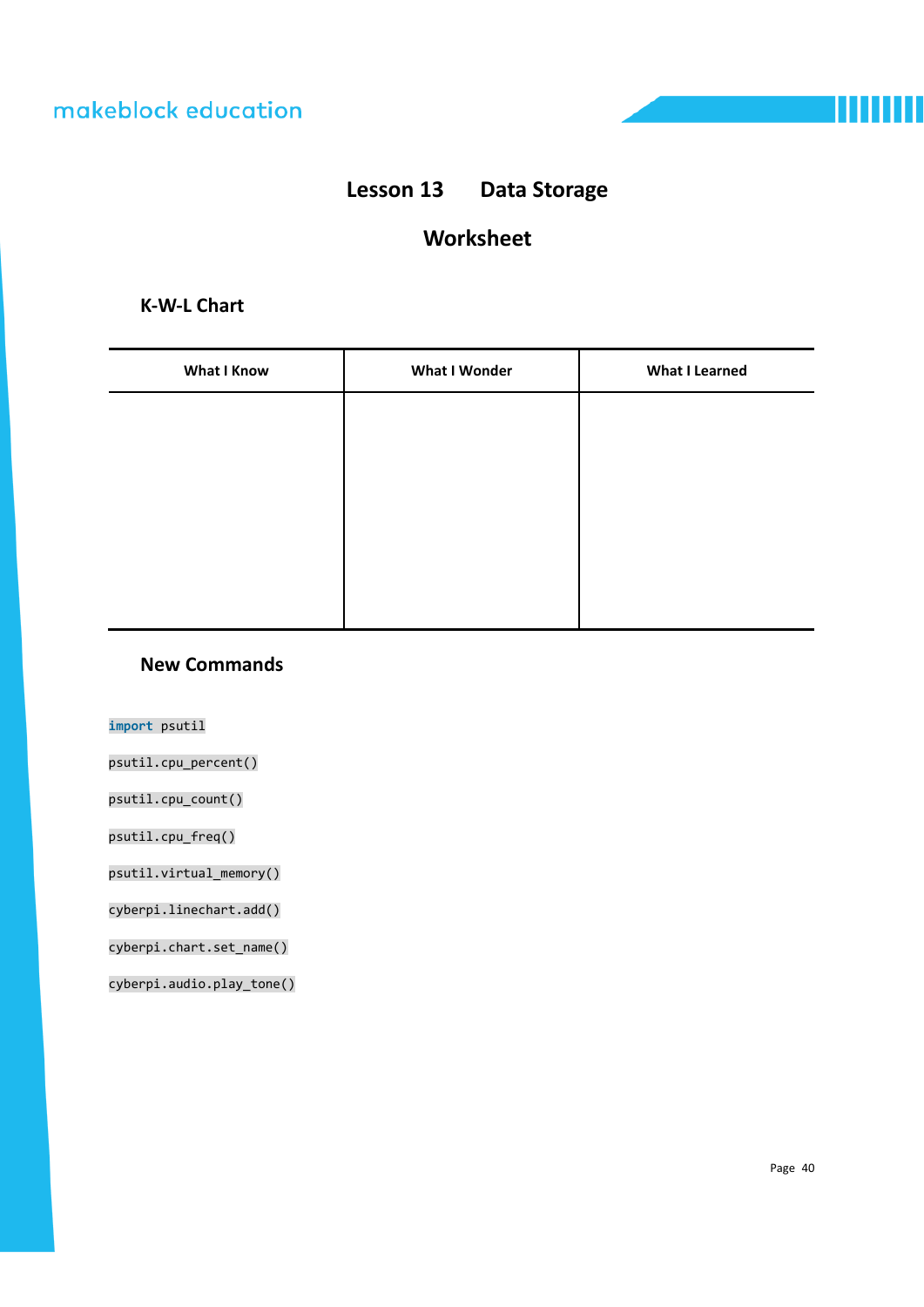## **Features of CyberPi**

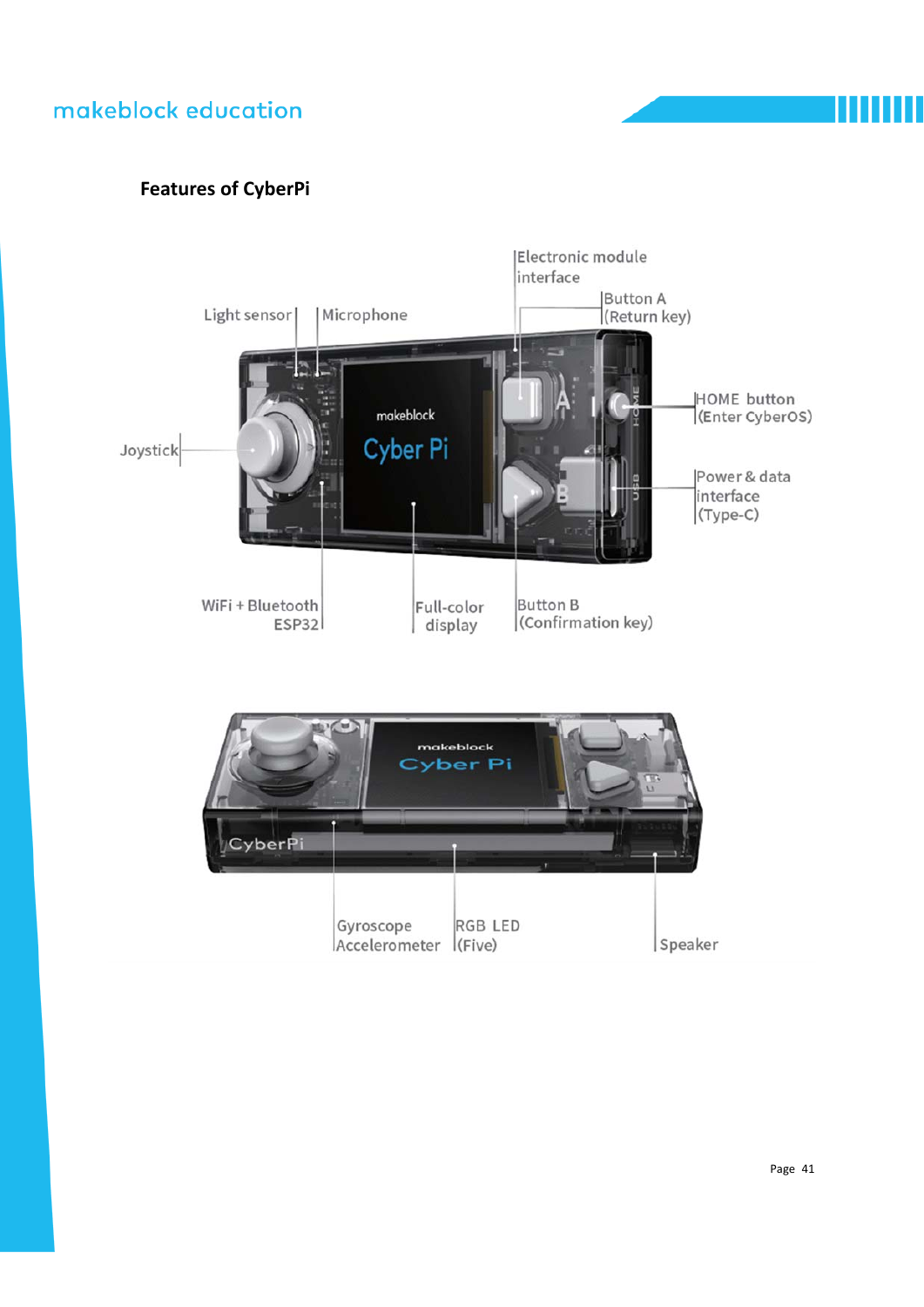#### **Procedures**

**Step 1 Predict** 

Read the program.

| 1.  | import cyberpi                              |
|-----|---------------------------------------------|
| 2.  | import psutil                               |
| 3.  |                                             |
| 4.  | cyberpi.chart.clear()                       |
| 5.  | while True:                                 |
| 6.  | $CPU = psutil.cpu percent()$                |
| 7.  | $mem = partial.virtual memory()$            |
| 8.  | mem $p = mem.percent$                       |
| 9.  | cyberpi.display.set brush(0, 0, 255)        |
| 10. | cyberpi.linechart.add(int(CPU))             |
| 11. | cyberpi.display.set brush(255, 255, 0)      |
| 12. | cyberpi.linechart.add(int(mem p))           |
| 13. | print("CPU:", CPU, "% Memory:", mem p, "%") |

#### **Step 2 Run**

Run the program.

#### **Step 3 Investigate**

Investigate the points below:

- The library for calling functions to monitor the CPU and memory usage
- The two variables plotted in the line chart;
- The function that plots the lines;
- The function that set the color of the line.

Ш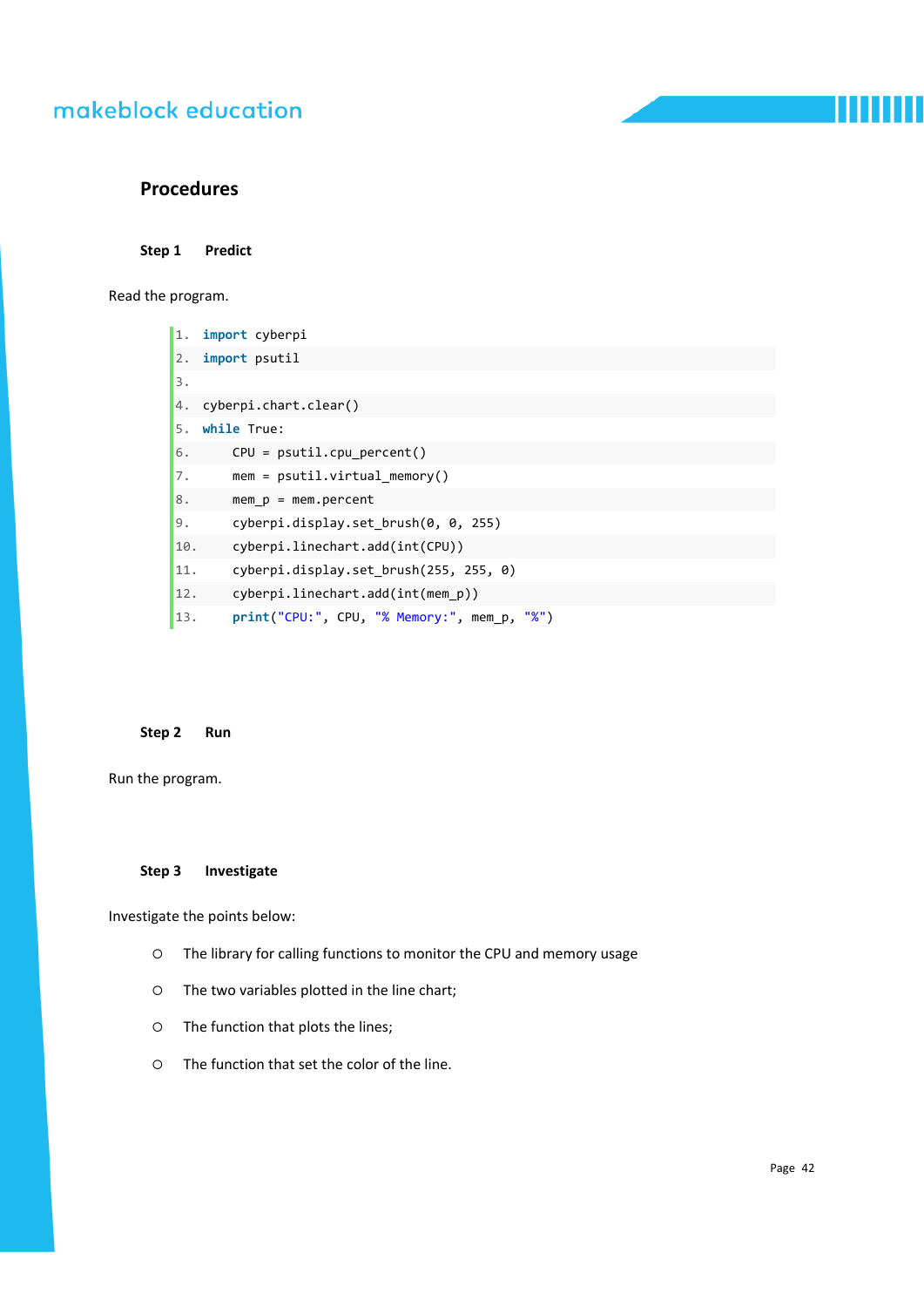

#### **Step 4 Modify and Make**

**Task:** Add control structures and light effects to the example program. Define the thresholds of the alarm and the corresponding alarm indicators.

#### **Note: CPU performance**

| Lower CPU performance | <b>Higher CPU performance</b> |
|-----------------------|-------------------------------|
| Single-core           | Multi-core                    |
| Low clock speed       | High clock speed              |
| Small or no cache     | Large, multi-level cache      |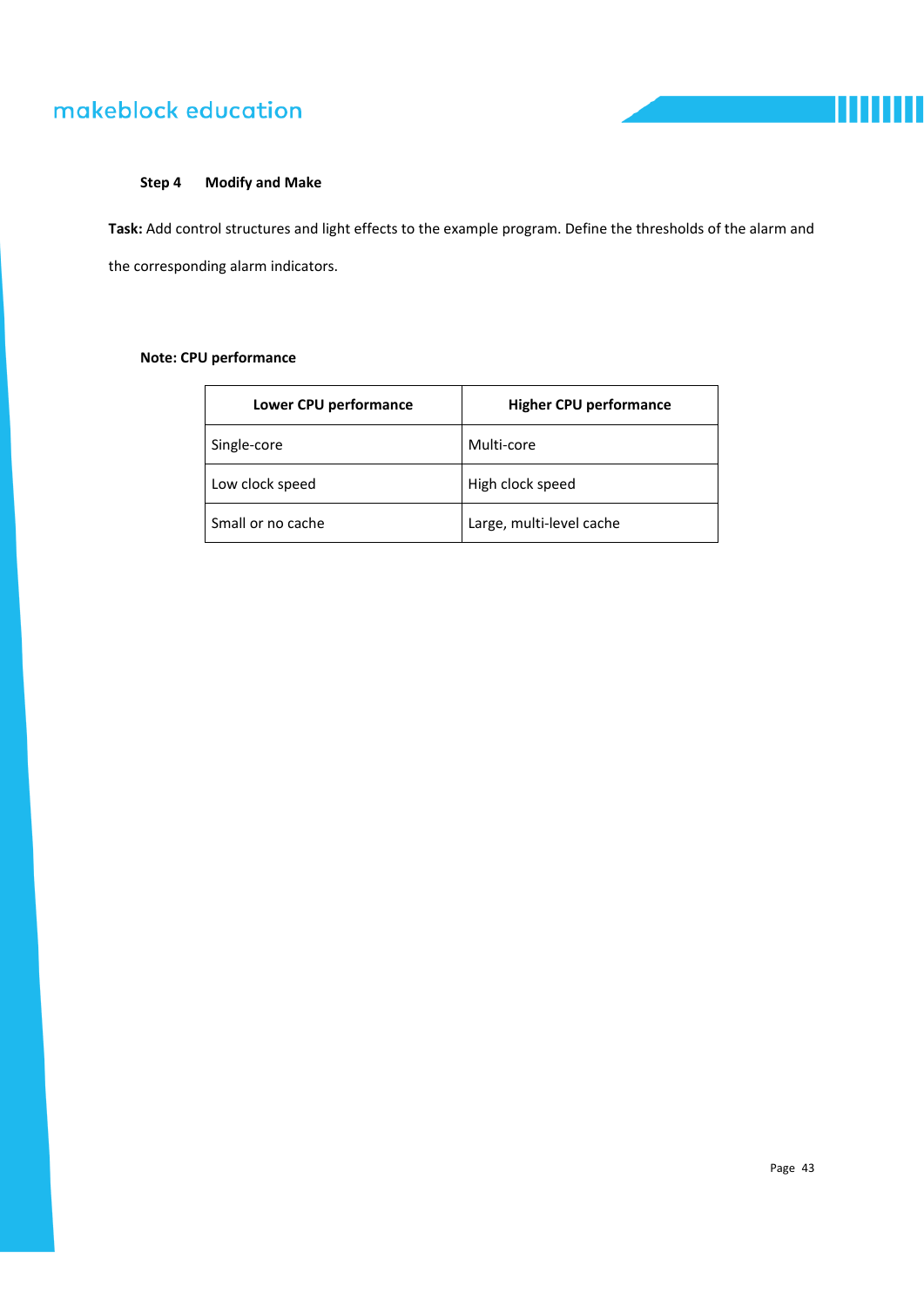

## **Lesson 14 Remix Culture**

## **Worksheet**

### **K‐W‐L Chart**

| <b>What I Know</b> | <b>What I Wonder</b> | <b>What I Learned</b> |
|--------------------|----------------------|-----------------------|
|                    |                      |                       |
|                    |                      |                       |
|                    |                      |                       |
|                    |                      |                       |
|                    |                      |                       |
|                    |                      |                       |

### **New Commands**

**from** pynput.keyboard **import** Key, Listener

**from** pynput.keyboard **import** Button, Controller

cyberpi.is\_tiltleft

cyberpi.is\_tiltright

cyberpi.is\_tiltforward

cyberpi.is\_tiltback

cyberpi.audio.play\_music()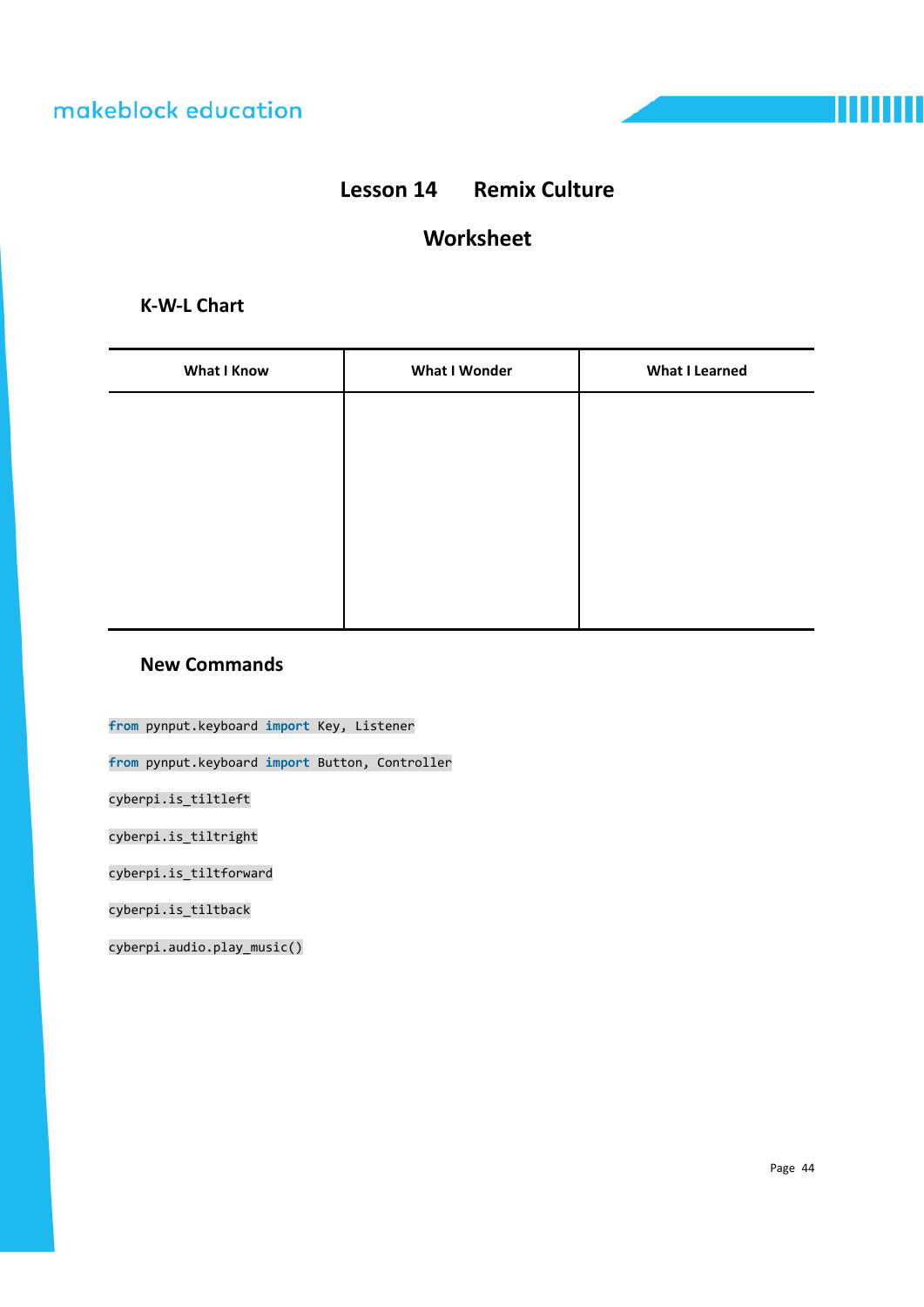## **Features of CyberPi**

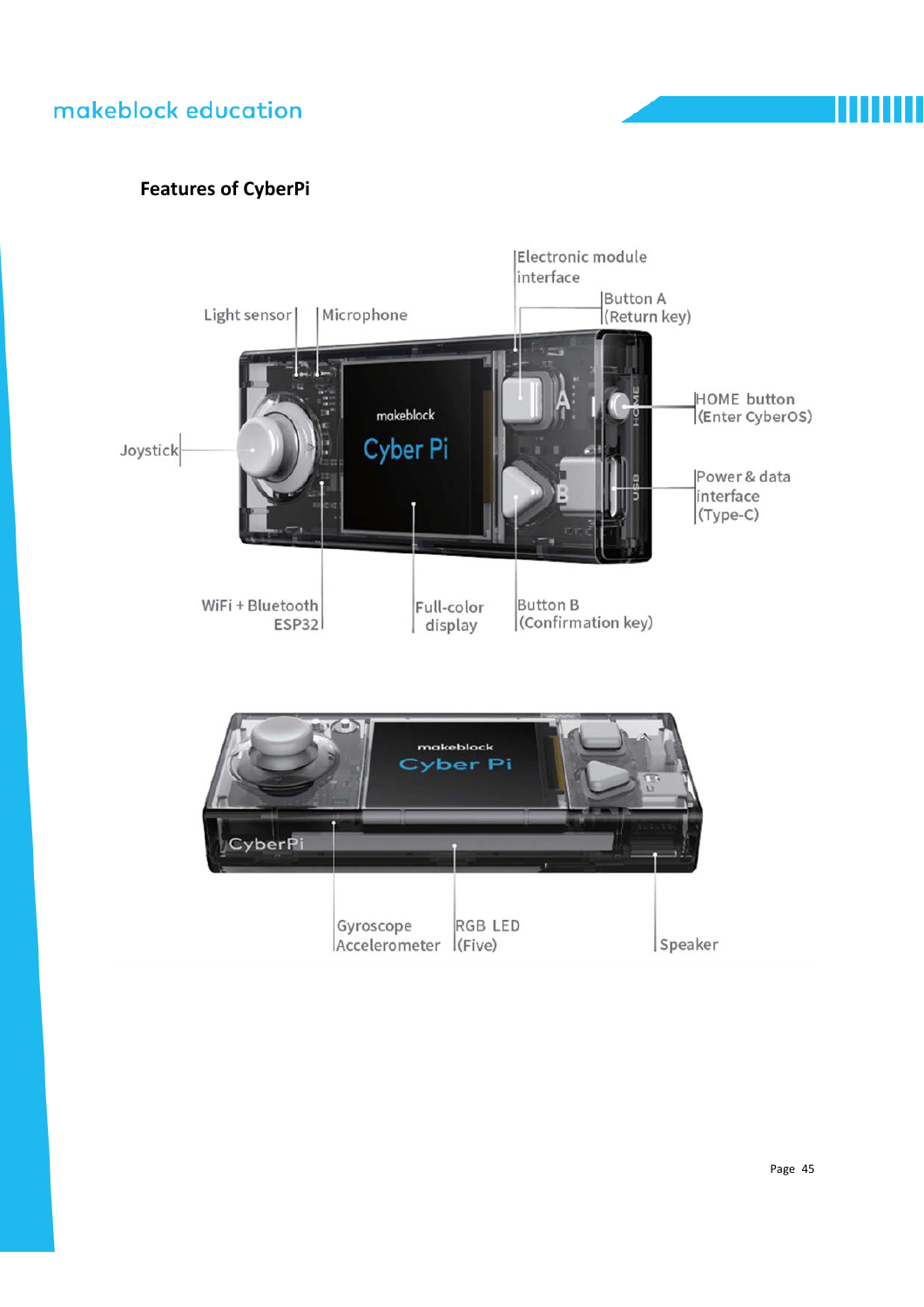## **Procedures**

**Step 1 Predict** 

Read the program.

TITTITTI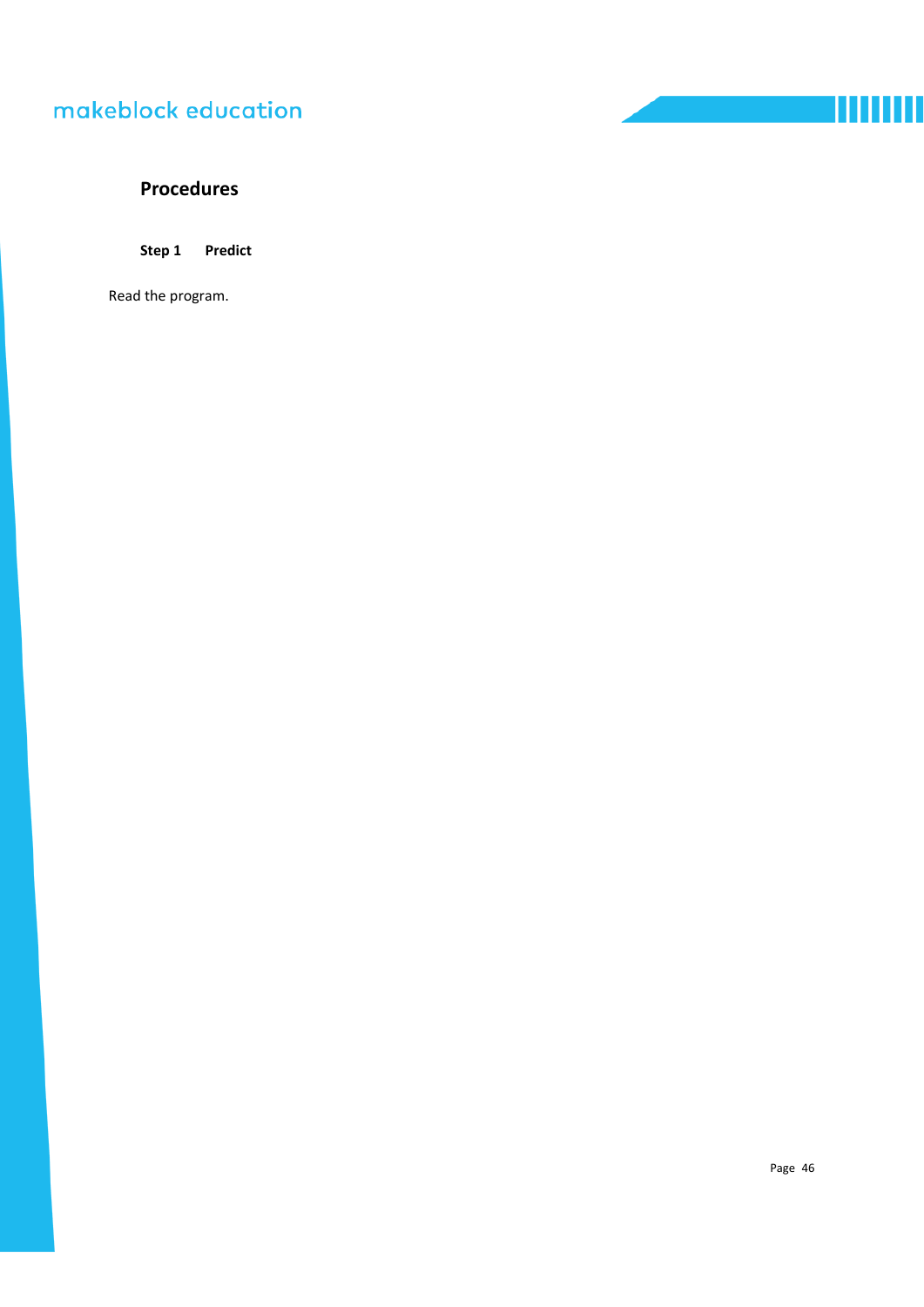```
1. import cyberpi  
2. from pynput.keyboard import Key, Listener  
3. cyberpi.audio.set_vol(50)  
4.   
5. def bar1():  
6. cyberpi.audio.play_music(60, 0.2)
7. cyberpi.audio.play music(64, 0.2)
8. cyberpi.audio.play_music(67, 0.2)
9.   
10. def bar2():  
11.     cyberpi.audio.play_music(64, 0.2)  
12. cyberpi.audio.play music(65, 0.2)
13.     cyberpi.audio.play_music(69, 0.2)  
14.   
15. def bar3():  
16. cyberpi.audio.play music(64, 0.2)
17. cyberpi.audio.play music(67, 0.2)
18.     cyberpi.audio.play_music(71, 0.2)  
19.   
20. def bar4():  
21. cyberpi.audio.play_music(65, 0.2)
22.     cyberpi.audio.play_music(69, 0.2)  
23.     cyberpi.audio.play_music(72, 0.2)  
24.   
25. def on_press(key):  
26.     if key.char == "1":  
27.         cyberpi.led.on("red")  
28. bar1()
29.     if key.char == "2":  
30.         cyberpi.led.on("orange")  
31.         bar2()    
32.     if key.char == "3":  
33.         cyberpi.led.on("yellow")  
34.         bar3()   
35.     if key.char == "4":  
36.         cyberpi.led.on("green")  
37. bar4()
38.         
39. def on_release(key):  
40.     cyberpi.led.off()  
41.     pass  
42.   
43. with Listener(on_press=on_press, on_release=on_release) as listener:  
44. listener.join()
```